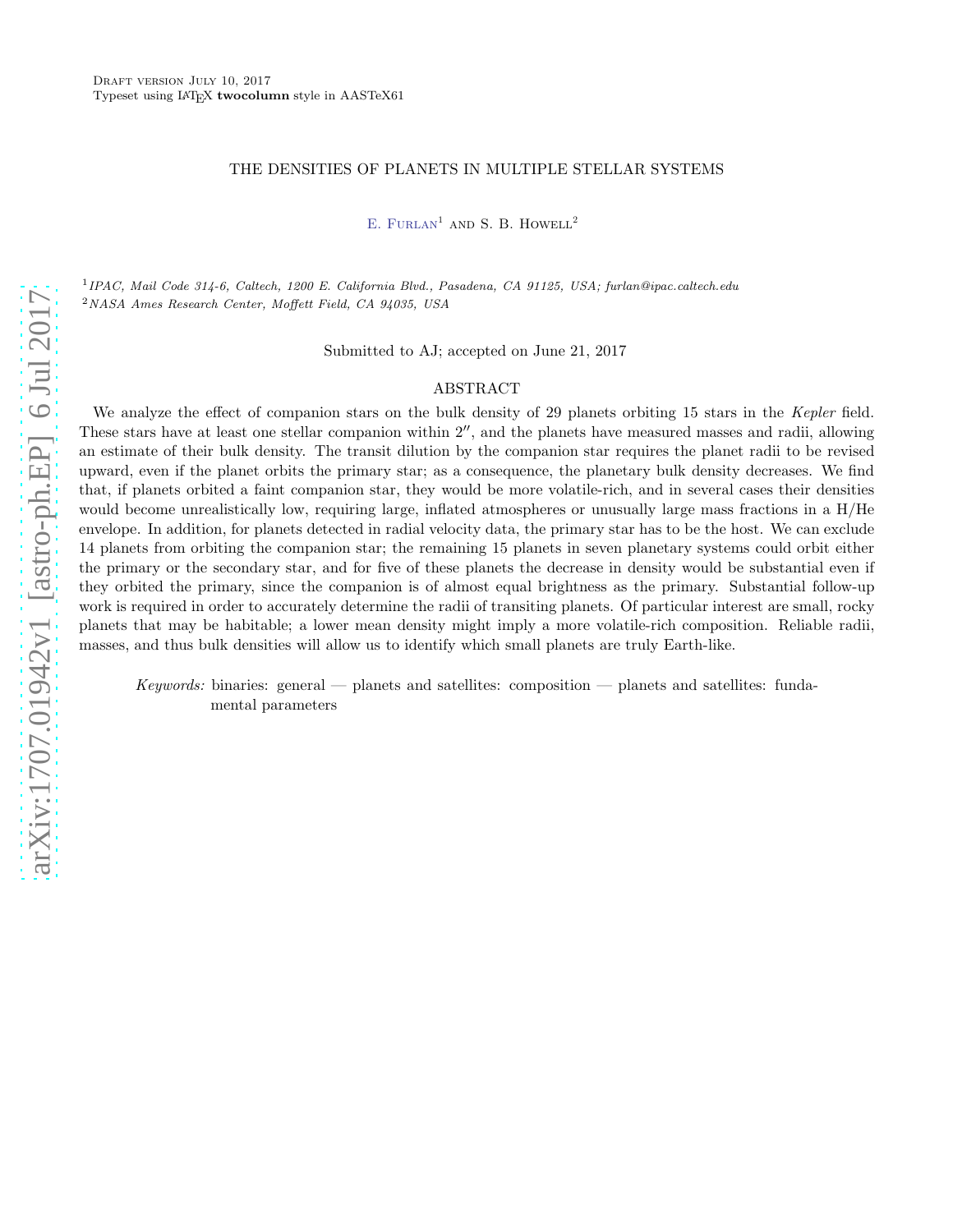## 1. INTRODUCTION

With more than 3000 exoplanets known to date, most of them discovered by the Kepler mission [\(Borucki et al.](#page-16-0)  $2010$ ) and increasing numbers by its successor  $K2$ [\(Howell et al. 2014\)](#page-16-1), it has become clear that planetary systems vary widely in their properties and that our Solar System might be in a unique configuration. Besides the number of planets around a given star and their orbital spacing, a fundamental quantity is a planet's density. The bulk density of a planet gives us clues as to its composition (e.g., [Fortney et al. 2007;](#page-16-2) [Seager et al.](#page-17-0) [2007;](#page-17-0) [Rogers et al. 2011;](#page-17-1) [Rogers 2015](#page-17-2); [Zeng et al. 2016\)](#page-17-3): a higher density is indicative of a rocky interior, while a low density suggests a planet surrounded by a substantial atmosphere. Of particular interest are rocky planets with liquid water on their surface and an atmosphere, which, if at a suitable distance from their star, might be able to support life as we know it.

In order to determine a planet's mean density, its mass and radius have to be known. The Kepler mission discovered planets by the transit method, which measures the dimming of the stellar light as the planet passes in front of its star. The observed transit depth yields the radius of the planet, assuming the stellar radius is known. The mass is typically determined from radial velocity (RV) follow-up measurements of the planet (e.g., [Marcy et al. 2014\)](#page-17-4); in some cases of multiple planetary systems, transit-timing variations (TTVs) can be used to determine planetary masses (e.g., [Hadden & Lithwick 2014\)](#page-16-3). Uncertainties in the determination of the planet's radius and mass propagate to uncertainties in the planet's density.

Besides the usual measurement uncertainties, one factor can affect the reliable determination of a planet's radius: the presence of one or more stellar companions. The transit method derives the planet's radius from the transit depth, which is the difference of the out-of-transit and in-transit flux relative to the out-of-transit flux. A stellar companion dilutes the transit, making it appear shallower, and thus we infer a smaller planetary radius. Therefore, the presence of close companions leads to an underestimate of planetary radii. These companions are not necessarily bound to the primary star; studies of Kepler stars have shown that most companions within  $1''$ are bound, while this applies to only  $\sim$  50% of companions at 2′′ [\(Horch et al. 2014;](#page-16-4) [Hirsch et al. 2017](#page-16-5)). However, even a close background star will dilute the transit and require a revision of the derived planet radius.

When planetary radii are underestimated, their density is overestimated, which is an issue of particular importance for small, rocky, potentially habitable planets. With a close companion star present, the radius of such a "small" planet would have to be revised upward, possibly requiring a substantial gaseous envelope to explain the resulting lower bulk density. Recently, seven Earthsized planets were discovered transiting the nearby star TRAPPIST-1 [\(Gillon et al. 2016,](#page-16-6) [2017](#page-16-7)); their densities suggest a rocky composition with a certain fraction of volatiles [\(Gillon et al. 2017\)](#page-16-7). [Howell et al.](#page-16-8) [\(2016](#page-16-8)) carried out speckle imaging of TRAPPIST-1 and were able to exclude a companion star or brown dwarf from 0.32 to 14.5 au from the star; their results complemented the RV measurements from [Barnes et al.](#page-16-9) [\(2014\)](#page-16-9), which ruled out stellar companions within about 0.15 au. Thus, follow-up observations established that the radii of the TRAPPIST-1 planets derived from transits are correct.

For the Kepler mission, a substantial imaging and spectroscopic follow-up observation program was carried out (for a summary, see [Furlan et al. 2017a](#page-16-10) and references therein; Furlan et al. 2017b, in preparation). The aim of the imaging program was to detect companion stars to planet host stars, while the main goal of the spectroscopic program was to refine stellar parameters. RV measurements (which require high spectral resolution) are mainly used to determine planet masses, but they can also reveal close companion stars [\(Kolbl et al.](#page-16-11) [2015\)](#page-16-11). However, only a certain range of parameter space can be probed by spectroscopy; companions that are too faint, too far, or too similar to the primary star cannot be detected. [Teske et al.](#page-17-5) [\(2015](#page-17-5)) showed that the RV detections can be very uncertain; beyond about  $0.02''$ , high-resolution imaging yields more reliable and complete information on stellar companions. From the compilation of high-resolution and seeing-limited imaging of KOI host stars in [Furlan et al.](#page-16-10) [\(2017a\)](#page-16-10), we find that about 6% (11%) of the detected companions lie within  $0.5''$   $(1.0'')$  from their primary stars and have median  $\Delta$ m values of 0.9 (1.5) in the K-band and 1.0 (1.3) in the i-band.

From the solar neighborhood, we know that about 44% of solar-type stars have a bound companion within  $\sim$  10,000 au, with most companions at separations between a few and a few hundred au [\(Raghavan et al.](#page-17-6) [2010\)](#page-17-6). The multiplicity of stars in the Kepler field, which lie at distances up to a few kpc (the median distance is 840 pc; [Mathur et al. 2017\)](#page-17-7) has not yet been well-established. [Horch et al.](#page-16-4) [\(2014\)](#page-16-4) carried out simulations of the Kepler field using a companion star fraction of 40%–50% and the distribution of binaries in the solar neighborhood [\(Duquennoy & Mayor 1991](#page-16-12); [Raghavan et al. 2010\)](#page-17-6), and they were able to reproduce their observed companion star fractions from speckle observations. Their results implied that about half of Kepler stars have companions, even though not all of them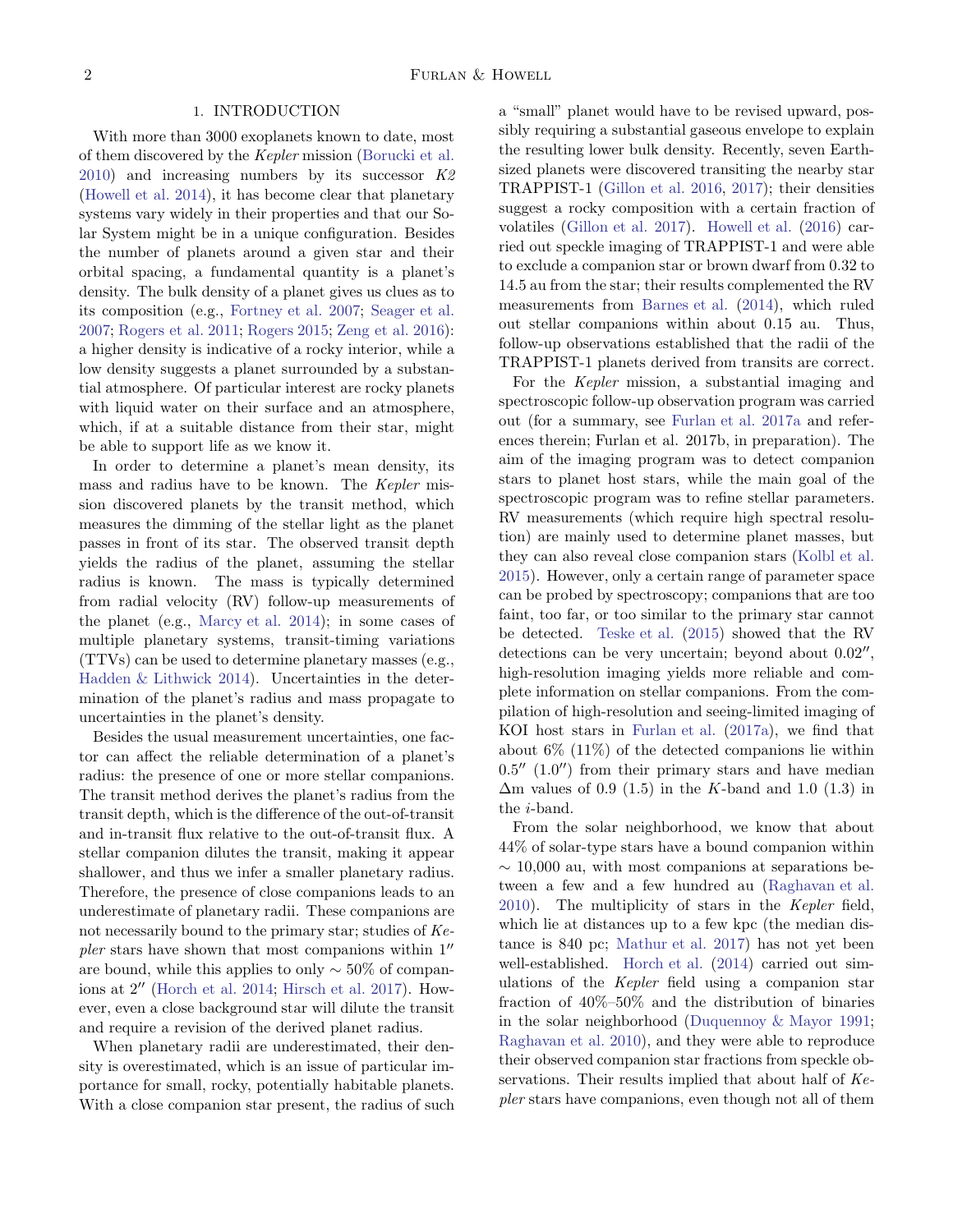can be detected. However, several recent studies found lower stellar multiplicity rates for host stars of KOI planets, especially at projected separations less than a few tens up to a few hundred au [\(Wang et al. 2014a](#page-17-8)[,b](#page-17-9), [2015a](#page-17-10)[,b](#page-17-11); [Kraus et al. 2016](#page-16-13)). On the other hand, due to detection and sensitivity limits, some parts of the binary parameter space, e.g. companions at separations  $\lesssim$ 10 au (accessible only via RV measurements) or companions with  $\Delta m \geq 3$  at  $\leq 20$  au (in high-resolution images) have not yet been fully explored.

The detectability of stellar companions does not only depend on their projected separations from the primary star, but also their relative brightness. [Raghavan et al.](#page-17-6) [\(2010\)](#page-17-6) found that the mass-ratio distribution for stars in multiple systems is mostly flat, with a deficit at low values  $(\leq 0.2)$ , but a sharp increase in the number of companions with mass ratios close to unity. From the data presented in [Raghavan et al.](#page-17-6) [\(2010\)](#page-17-6), we deduce that the fraction of about equal-mass systems (mass ratio  $> 0.9$ ) is  $17\pm3\%$ ; this fraction increases to  $27\pm5\%$ ,  $30\pm6\%$ , and  $38\pm10\%$  for stars with about equal-mass companions within 100, 50, and 10 au, respectively. Thus, we can infer that about 15% of stars (at least in the solar neighborhood, perhaps also in the Kepler field) have such bright, close companions; it is this type of companions that have the strongest effect on derived planet radii if planets are assumed to orbit their primary star. Equalbrightness binaries increase the planet radius (derived under the assumption that the star is single) the most, namely by a factor of 1.4. Planets that orbit a star with a fainter companion typically have radii overestimated by a few percent [\(Furlan et al. 2017a\)](#page-16-10).

A scenario rarely considered in the literature is the possibility that a planet could orbit a fainter companion star. In this case its radius would need a correction by a factor of a few [\(Furlan et al. 2017a\)](#page-16-10). It is necessary to assess each system to determine which star the planet likely orbits, but in some cases, the companion star can be excluded as being the host star based on the lack of significant centroid shifts (e.g., [Latham et al.](#page-16-14) [2010;](#page-16-14) [Bryson et al. 2013](#page-16-15)) or on the color of the companion star (e.g., [Howell et al. 2012;](#page-16-16) [Hirsch et al. 2017\)](#page-16-5). In other cases, more thorough follow-up work, especially a statistical analysis of the available data, is needed to determine the actual host star and thus an accurate planet radius (e.g., [Barclay et al. 2015](#page-16-17)). We note that in cases of very close stellar companions ( $\leq$  a few au), planets might actually orbit both stars. In fact, there are planets known to orbit eclipsing binary stars in the Kepler field (e.g., [Doyle et al. 2011;](#page-16-18) [Welsh et al. 2012;](#page-17-12) [Orosz et al.](#page-17-13) [2012;](#page-17-13) [Schwamb et al. 2013;](#page-17-14) [Kostov et al. 2016](#page-16-19)). Since the radii of eclipsing binary stars can be measured quite accurately, the radii of planets orbiting them are fairly reliable, too.

In [Furlan et al.](#page-16-10) [\(2017a\)](#page-16-10), we calculated planet radius correction factors for all those Kepler planet host stars with a stellar companion within  $4''$ . We assumed companion stars to be bound to the primary stars and thus at the same distance from Earth, so properties such as their stellar radius could be estimated. Our results agreed with those from [Ciardi et al.](#page-16-20) [\(2015](#page-16-20)), who used the multiplicity fraction and mass ratio distribution from [Raghavan et al.](#page-17-6) [\(2010\)](#page-17-6) and estimated that, on average, the radii of Kepler planets are underestimated by a factor of 1.5.

In this work, we use the results presented in [Furlan et al.](#page-16-10) [\(2017a\)](#page-16-10) and apply them to Kepler planets whose masses have been determined in addition to the radii derived from the transit observations. We estimate the change in radius and thus density for the planets and discuss the implications for the planets' composition. We present our sample in Section [2,](#page-2-0) our results in Section [3,](#page-10-0) and our discussion in Section [4;](#page-14-0) Section [5](#page-15-0) contains our conclusions.

# 2. SAMPLE

<span id="page-2-0"></span>In [Furlan et al.](#page-16-10) [\(2017a\)](#page-16-10), we combined measurements of detected companions within 4′′ (one Kepler pixel) of host stars of *Kepler* Objects of Interest (KOIs) and created a catalog of 2297 companions around 1903 primary stars. The KOIs can be either planet candidates or false positives; only follow-up observations (radial velocity measurements, high-resolution imaging) can confirm a planet candidate as an actual planet, but planets have also been validated by analyzing observational results with statistical methods (see, e.g., [Rowe et al. 2014;](#page-17-15) [Morton et al. 2016](#page-17-16)). Here we only select Kepler stars which are hosts to confirmed planets and have one or more companions within 2′′ listed in [Furlan et al.](#page-16-10) [\(2017a](#page-16-10)). Companions at these projected separations are more likely to be bound (see [Horch et al.](#page-16-4) [2014;](#page-16-4) [Hirsch et al. 2017\)](#page-16-5) and are also unlikely to be detected by the Kepler photometric centroid shift analysis [\(Bryson et al. 2013\)](#page-16-15); also, none of these companions are listed in the Kepler Input Catalog (KIC). A close companion, even if unbound, will dilute the transit depth and thus affect the derived planet radius. Moreover, we limit our sample to confirmed Kepler planets with measured masses (including upper limits) and radii, which allows us to infer the bulk density of the planets. Additionally, we exclude those planets from further analysis for which no correction to the planet radius is needed, as detailed below.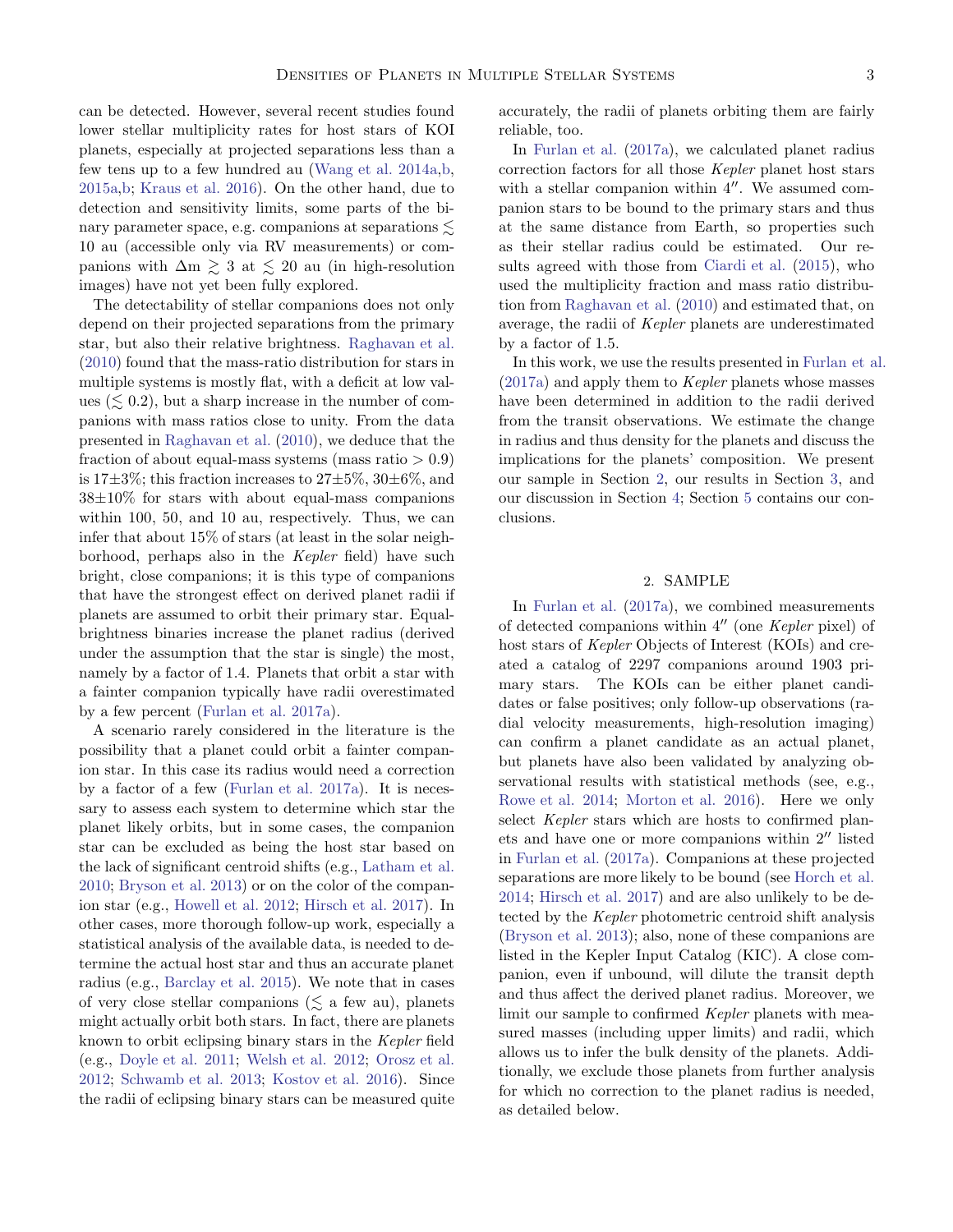Table [1](#page-5-0) lists all confirmed Kepler planets with masses, radii, and at least companion star within 2′′ from the compilation [Furlan et al.](#page-16-10) [\(2017a\)](#page-16-10). This sample amounts to 50 planets orbiting 26 stars. We adopted planetary mass and radius measurements from the literature (as collected by the NASA Exoplanet Archive<sup>[1](#page-3-0)</sup>). When more than one measurement was available, we calculated a weighted average using the inverse of the uncertainty as weights. The column "blend flag" in Table [1](#page-5-0) indicates whether authors already included the effect of nearby companion stars in their analysis of the Kepler light curves. The radii of Kepler-1 b, Kepler-5 b, Kepler-7 b, Kepler-13 b, Kepler-14 b, Kepler-64 b, and Kepler-432 b are already corrected for flux dilution by the nearby companion star. In most cases, this flux dilution is just a few tenths to a few percent and therefore the change in the resulting planet radius small (e.g., [Esteves et al. 2015](#page-16-21)). The largest corrections to the transit depth (and thus planet radii) were applied for Kepler-13 b, Kepler-14 b, and Kepler-64 b (Szabó et al. 2011; [Shporer et al. 2014](#page-17-18); [Esteves et al. 2015](#page-16-21); [Buchhave et al.](#page-16-22) [2011;](#page-16-22) [Southworth 2012](#page-17-19); [Schwamb et al. 2013](#page-17-14)). We note that in general, even when the effect of the companion was included in the derivation of planet radii, usually only the case of planets orbiting their primary star was considered. The planet radius would change substantially if the planet orbited a fainter companion star.

The column "mass flag" in Table [1](#page-5-0) identifies whether the mass of a planet was determined from RV measurements, TTVs, or a light curve model (in some cases a combined model to multiple data sets; e.g., [Schwamb et al. 2013\)](#page-17-14). In cases where the planet mass was derived via RV measurements, it is clear that planets are orbiting the primary star (whose RV variations have been measured). Therefore, the companion stars in the Kepler-1, Kepler-5, Kepler-7, Kepler-10, Kepler-14, Kepler-21, Kepler-64, Kepler-74, Kepler-97, Kepler-106, Kepler-424, Kepler-432, and Kepler-448 systems cannot be the planet host stars. For Kepler-100, the situation is less clear, since planets c and d were not detected in the RV data, and planet b only had a tentative detection [\(Marcy et al. 2014](#page-17-4)). So, we keep the possibility open that the Kepler-100 planets could orbit the companion star. Finally, based on centroid analysis of Kepler data, the primary stars in the Kepler-11 and Kepler-13 systems were determined to be the ones transited by the planets [\(Lissauer et al. 2011;](#page-16-23) Szabó et al. 2011).

For this work, we do not further consider those planets for which the companion star was excluded to be the planet host and its flux dilution has already been accounted for in the derived planet parameters. In addition, we also remove from our sample the Kepler-10, Kepler-11, Kepler-21, Kepler-106, and Kepler-424 systems, since the primary stars were found to be the planet hosts, and the flux dilution by the companion, while not corrected for, is very minute  $(\leq 0.5\%)$ . The final sample we analyze in this work consists of 29 planets orbiting 15 stars (see Table [2\)](#page-8-0). As with the planets' masses and radii, we adopted density measurements from the literature. In some cases, for a given planet only a mass  $(M)$  and radius  $(R)$  were published, but not the density; in those cases we carried out a simple calculation of the mean density  $(\rho = M/(\frac{4}{3}\pi R^3))$ ,  $\Delta \rho/\rho = \sqrt{\left(\frac{\Delta M}{M}\right)^2 + 9\left(\frac{\Delta R}{R}\right)^2}$ . For published densities, we adopted the reported measurements and their uncertainties. When more than one density value was available for a given planet, we calculated a weighted average as we did for masses and radii. Planets with just an upper limit for their mass only have an upper limit for their density. Some planets have unrealistically high densities, both in published values and from our simple calculation. The likely reason is an overestimate of their masses; in several cases the masses were determined from TTVs, and a substantial underestimate of the orbital eccentricities leads to an overestimate of the planetary masses (there is a degeneracy between these two parameters; see [Hadden & Lithwick 2014\)](#page-16-3). In other cases the masses determined from radial velocities are very uncertain (e.g., [Marcy et al. 2014](#page-17-4)), resulting in large uncertainties in the derived bulk densities.

Also listed in Table [1](#page-5-0) are the planet radius correction factors (PRCF) from [Furlan et al.](#page-16-10) [\(2017a\)](#page-16-10); since they only depend on stellar parameters, each planet in a multi-planet systems has the same radius correction factor. Multiplying the planet radius by these factors yields the actual planet radius. There are two sets of factors: one assuming that planets orbit their primary star ("primary" factor hereafter), and one assuming planets orbit the brightest companion star (under the assumption that it is bound to the primary star; "secondary" factor hereafter). The former is close to 1.0 in most cases; it is largest for Kepler-326 and Kepler-84, which each have a nearby companion of almost equal brightness (at  $0.05''$  with  $\Delta K=0.03$  for Kepler-326; at  $0.2''$ with  $\Delta m \sim 0.9$  at 0.55  $\mu$ m for Kepler-84; [Kraus et al.](#page-16-13) [2016;](#page-16-13) [Gilliland et al. 2015\)](#page-16-24). The radii of the planets in these two systems were derived from stellar radii and planet-to-star size ratios as reported in the literature, which do not seem to take into account the presence of the bright, nearby companions [\(Hadden & Lithwick](#page-16-3) [2014\)](#page-16-3). No primary correction factor is listed for those

<span id="page-3-0"></span><sup>1</sup> http://exoplanetarchive.ipac.caltech.edu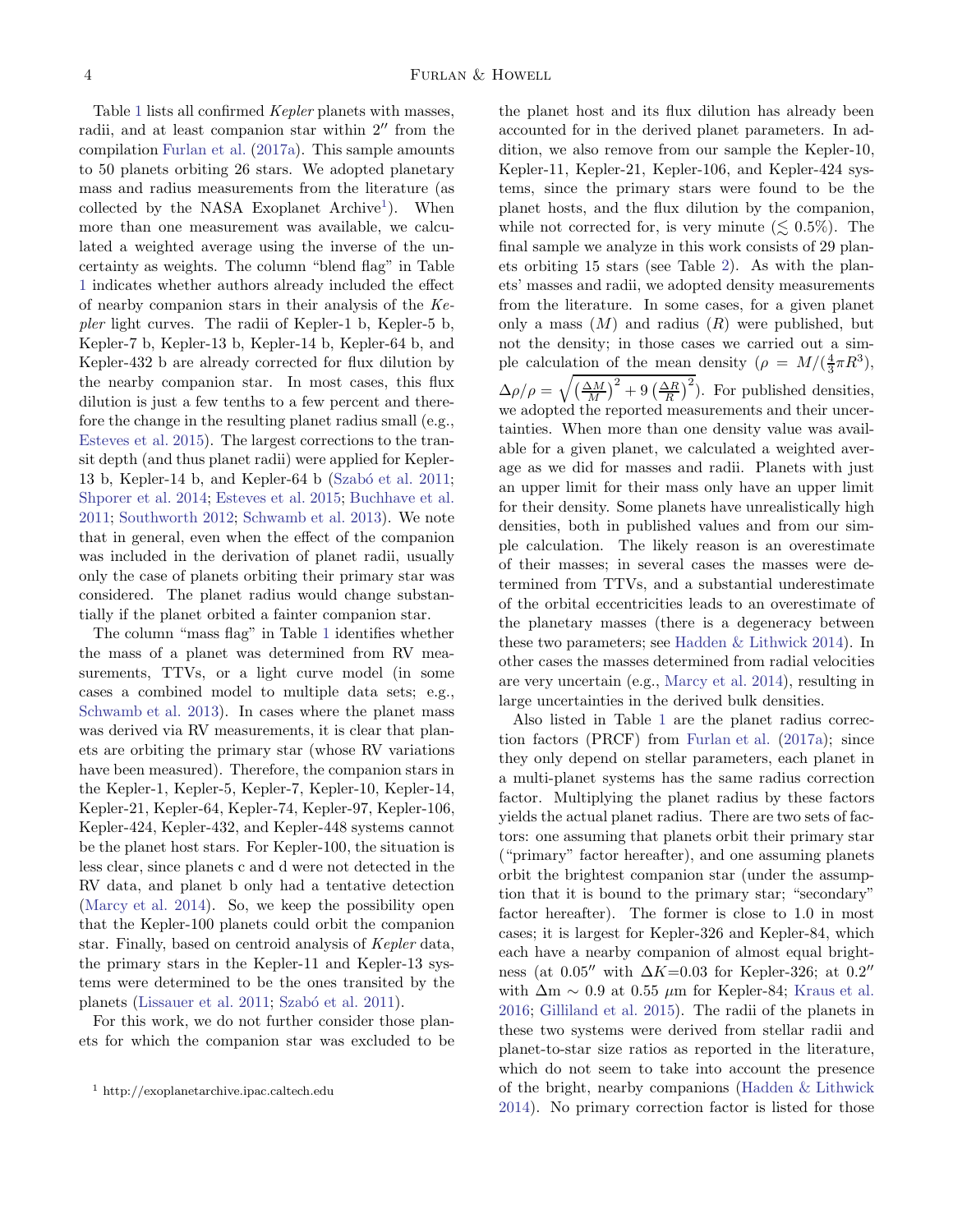planets for which the flux dilution by the companion has already been accounted for when the planet radius was derived.

For the secondary planet radius correction factors, there is a limit on how large they can be: the planet can only become as large as the companion star (thus obscuring 100% of the companion star during transit), which would also imply that it is likely not a planet, but a star. In these cases (Kepler-5, Kepler-106, Kepler-145, Kepler-424), the planet host stars do not have a secondary correction factor; moreover, the companion star is so faint that the primary correction factor is very small, less than 1%. The secondary factor is also not listed for those planets determined to orbit the primary star.

The planet radius correction factors can be converted to planet density correcting factors (PDCF), as  $PDCF =$ PRCF−<sup>3</sup> . These factors are listed in Table [2,](#page-8-0) with one set assuming that planets orbit the primary star and one set assuming planets orbit the brightest companion star. There is no secondary PDCF if planets were determined to orbit the primary star, which includes those systems in which companion stars could be excluded as being the planet hosts due to the measured transit depth (see above). We used the calculated density correction factors to correct the planet bulk densities; these corrected densities are also listed in Table [2.](#page-8-0)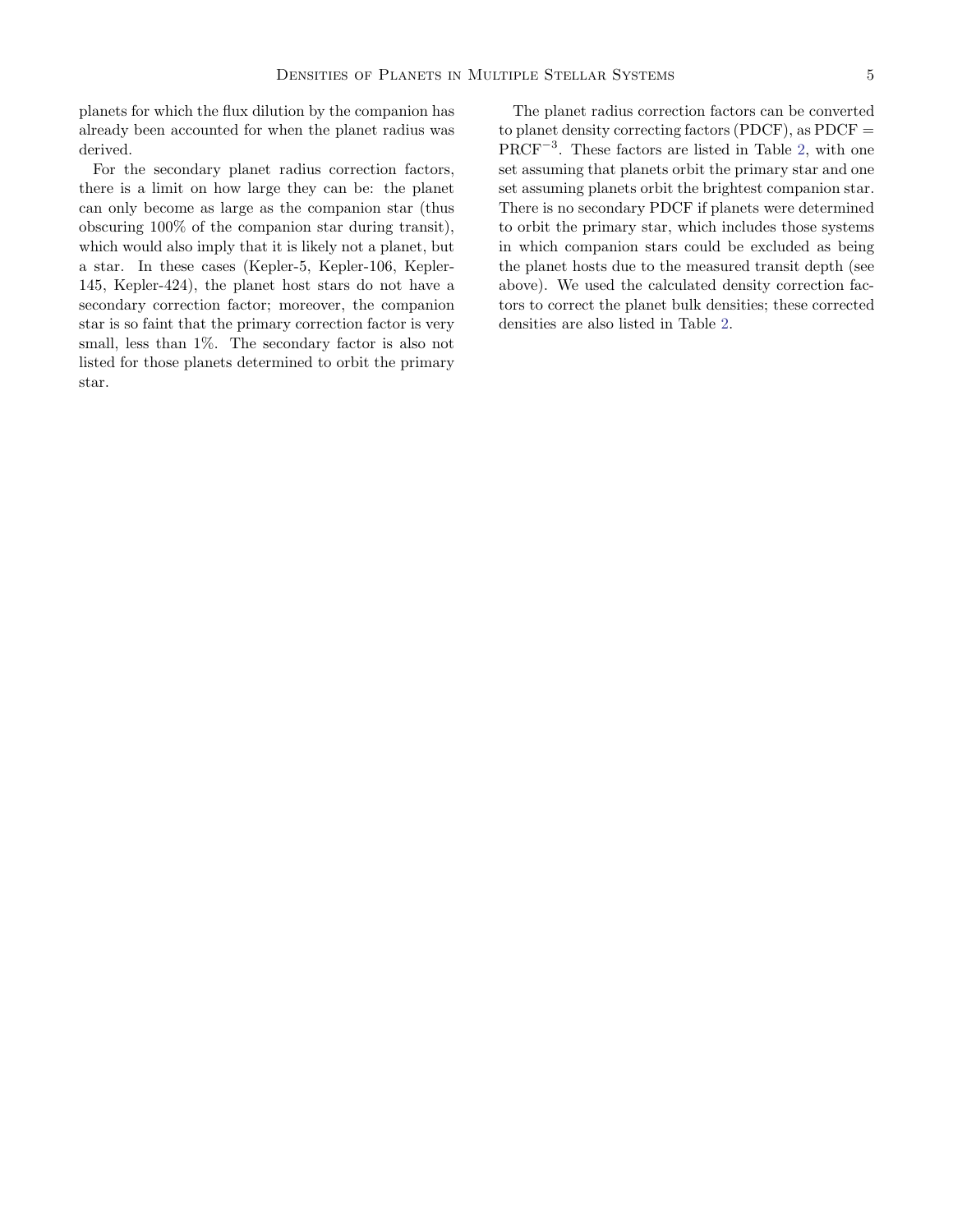|              |              |              |                    |                   |             |                  |                      |                   | <b>Table 1.</b> Masses, Radii, and Planet Radius Correction Factors of Confirmed Kepler Planets Orbiting Stars with Stellar Companions at $\leq 2''$ |  |
|--------------|--------------|--------------|--------------------|-------------------|-------------|------------------|----------------------|-------------------|------------------------------------------------------------------------------------------------------------------------------------------------------|--|
| Planet Name  | KOI          | <b>KICID</b> | Mass $[M_J]$       | Radius $[R_J]$    | Mass Flag   | Blend Flag       | $\mathrm{PRCF}_p$    | $\mathrm{PRCF}_s$ | Ref.                                                                                                                                                 |  |
| (1)          | (2)          | (3)          | (4)                | (5)               | (6)         | (7)              | (8)                  | (9)               | (10)                                                                                                                                                 |  |
| Kepler-1b    | $\mathbf{1}$ | 11446443     | $1.2232{\pm}0.018$ | $1.213 \pm 0.011$ | R,M         | $\mathbf{1}$     | $\ldots$             | $\ldots$          | 1,6,8,11,15,16,24,28,29,31,32,33                                                                                                                     |  |
| Kepler-5b    | $18\,$       | 8191672      | $2.0818 \pm 0.033$ | $1.339 \pm 0.023$ | R,M         | $\mathbf{1}$     | $\ldots$ .           | $\ddotsc$         | 11,19,29                                                                                                                                             |  |
| Kepler-7b    | $\rm 97$     | 5780885      | $0.4367{\pm}0.024$ | $1.604 \pm 0.015$ | R,M         | 1                | $\sim$ $\sim$ $\sim$ | $\ddotsc$         | 11,17,29,30                                                                                                                                          |  |
| Kepler-10b   | $72\,$       | 11904151     | $0.0126 \pm 0.002$ | $0.130 \pm 0.001$ | ${\bf R}$   | $\boldsymbol{0}$ | 1.000                | $\ldots$          | 2,9,11,12                                                                                                                                            |  |
| Kepler-10c   | 72           | 11904151     | $0.0540 \pm 0.006$ | $0.210 \pm 0.006$ | ${\bf R}$   | $\boldsymbol{0}$ | 1.000                | $\ldots$          | $\boldsymbol{9}$                                                                                                                                     |  |
| Kepler-11b   | 157          | 6541920      | $0.0105 \pm 0.003$ | $0.161 \pm 0.004$ | $\mathbf T$ | $\boldsymbol{0}$ | $1.003\,$            | $\ldots$          | 13,20,21                                                                                                                                             |  |
| Kepler-11c   | 157          | 6541920      | $0.0187 \pm 0.006$ | $0.257 \pm 0.005$ | $\mathbf T$ | $\boldsymbol{0}$ | $1.003\,$            | $\ldots$          | 13,20,21                                                                                                                                             |  |
| Kepler-11d   | 157          | 6541920      | $0.0215 \pm 0.003$ | $0.279 \pm 0.006$ | $\mathbf T$ | $\boldsymbol{0}$ | $1.003\,$            | $\ldots$          | 13,20,21                                                                                                                                             |  |
| Kepler-11e   | 157          | 6541920      | $0.0249 \pm 0.005$ | $0.374 \pm 0.008$ | $\mathbf T$ | $\boldsymbol{0}$ | 1.003                | $\ldots$          | 13,20,21                                                                                                                                             |  |
| Kepler-11f   | 157          | 6541920      | $0.0067 \pm 0.003$ | $0.221 \pm 0.005$ | $\mathbf T$ | $\boldsymbol{0}$ | $1.003\,$            | $\ddotsc$         | 13,20,21                                                                                                                                             |  |
| $Kepler-11g$ | 157          | 6541920      | < 0.0790           | $0.297 \pm 0.006$ | $\mathbf T$ | $\boldsymbol{0}$ | 1.003                | $\ldots$          | 21                                                                                                                                                   |  |
| Kepler-13b   | 13           | 9941662      | $9.0250 \pm 0.205$ | $1.461 \pm 0.026$ | $\mathbf M$ | $\mathbf{1}$     | $\ldots$ .           | $\ddots$          | 11,27                                                                                                                                                |  |
| Kepler-14b   | $98\,$       | 10264660     | $8.0620 \pm 0.259$ | $1.130 \pm 0.040$ | R,M         | 1                | $\sim$ $\sim$ $\sim$ | $\ddotsc$         | 5,30                                                                                                                                                 |  |
| Kepler-21b   | 975          | 3632418      | $0.0160 \pm 0.005$ | $0.146 \pm 0.001$ | ${\bf R}$   | $\boldsymbol{0}$ | 1.002                | $\ddotsc$         | $18\,$                                                                                                                                               |  |
| Kepler-27b   | 841          | 5792202      | $0.1320 \pm 0.018$ | $0.522 \pm 0.024$ | $\mathbf T$ | $\boldsymbol{0}$ | $1.014\,$            | $3.430\,$         | 13                                                                                                                                                   |  |
| Kepler-27c   | $841\,$      | 5792202      | $0.0670 \pm 0.011$ | $0.640 \pm 0.029$ | $\mathbf T$ | $\boldsymbol{0}$ | 1.014                | 3.430             | 13                                                                                                                                                   |  |
| Kepler-53b   | 829          | 5358241      | $0.3240 \pm 0.106$ | $0.253 \pm 0.061$ | T           | $\boldsymbol{0}$ | 1.054                | 1.820             | 13                                                                                                                                                   |  |
| Kepler-53c   | $829\,$      | 5358241      | $0.1120 \pm 0.053$ | $0.278 \pm 0.067$ | $\mathbf T$ | $\boldsymbol{0}$ | $1.054\,$            | 1.820             | 13                                                                                                                                                   |  |
| Kepler-64b   | 6464         | 4862625      | $<\,0.5310$        | $0.551 \pm 0.015$ | R,M         | $\mathbf{1}$     | $\ldots$ .           | $\ddotsc$         | $26\,$                                                                                                                                               |  |
| Kepler-74b   | 200          | 6046540      | $0.6586 \pm 0.073$ | $1.005 \pm 0.025$ | $\mathbf R$ | $\boldsymbol{0}$ | 1.032                | $\ddotsc$         | 3,14                                                                                                                                                 |  |
| Kepler-80b   | 500          | 4852528      | $0.0218 \pm 0.002$ | $0.238 \pm 0.009$ | $\mathbf T$ | $\boldsymbol{0}$ | $1.002\,$            | 5.343             | $22\,$                                                                                                                                               |  |
| Kepler-80c   | 500          | 4852528      | $0.0212 \pm 0.004$ | $0.244 \pm 0.010$ | $\mathbf T$ | $\boldsymbol{0}$ | $1.002\,$            | $5.343\,$         | $22\,$                                                                                                                                               |  |
| Kepler-80d   | 500          | 4852528      | $0.0212 \pm 0.002$ | $0.136 \pm 0.007$ | $\mathbf T$ | $\boldsymbol{0}$ | 1.002                | 5.343             | $22\,$                                                                                                                                               |  |
| Kepler-80e   | 500          | 4852528      | $0.0130 \pm 0.003$ | $0.143 \pm 0.007$ | $\mathbf T$ | $\boldsymbol{0}$ | $1.002\,$            | 5.343             | $22\,$                                                                                                                                               |  |
| Kepler-84b   | 1589         | 5301750      | $0.1260 \pm 0.038$ | $0.174 \pm 0.045$ | $\mathbf T$ | $\overline{0}$   | 1.202                | 1.387             | 13                                                                                                                                                   |  |

<span id="page-5-0"></span>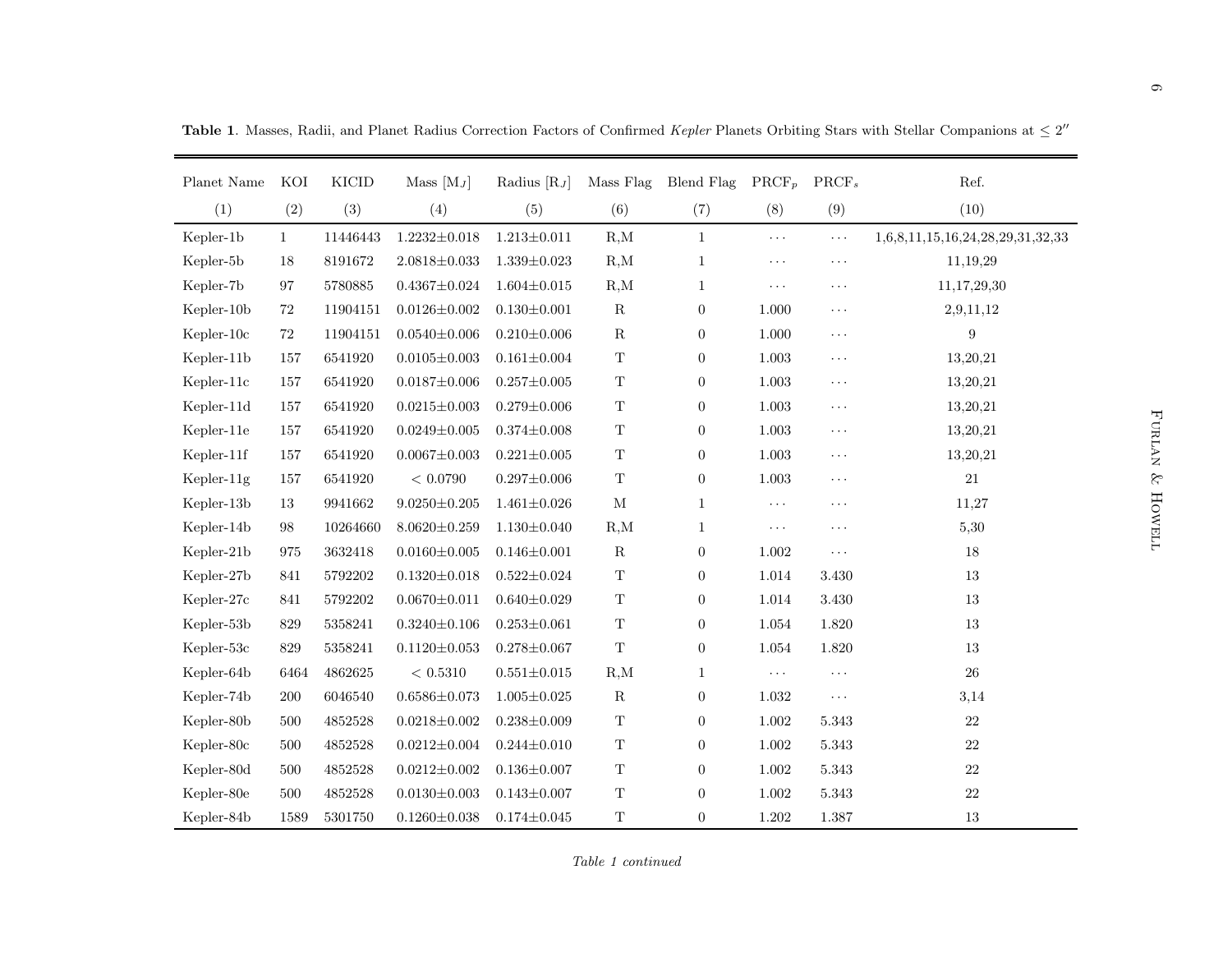| Planet Name | KOI      | <b>KICID</b> | Mass $[M_J]$       | Radius $[R_J]$    | Mass Flag   | Blend Flag       | $\mathrm{PRCF}_p$ | $\text{PRCF}_s$ | Ref.           |
|-------------|----------|--------------|--------------------|-------------------|-------------|------------------|-------------------|-----------------|----------------|
| (1)         | (2)      | (3)          | (4)                | (5)               | (6)         | (7)              | (8)               | (9)             | (10)           |
| Kepler-84c  | 1589     | 5301750      | $0.0640 \pm 0.037$ | $0.184 \pm 0.047$ | $\mathbf T$ | $\overline{0}$   | 1.202             | 1.387           | 13             |
| Kepler-92b  | $285\,$  | 6196457      | $0.2020 \pm 0.044$ | $0.313 \pm 0.009$ | $\mathbf T$ | $\boldsymbol{0}$ | $1.002\,$         | 3.079           | $34\,$         |
| Kepler-92c  | 285      | 6196457      | $0.0190 \pm 0.006$ | $0.232 \pm 0.007$ | $\mathbf T$ | $\boldsymbol{0}$ | 1.002             | 3.079           | $34\,$         |
| Kepler-97b  | $\,292$  | 11075737     | $0.0110 \pm 0.006$ | $0.132 \pm 0.012$ | ${\bf R}$   | $\overline{0}$   | 1.029             | $\ldots$        | $23\,$         |
| Kepler-100b | 41       | 6521045      | $0.0230 \pm 0.010$ | $0.118 \pm 0.004$ | $\mathbf R$ | $\overline{0}$   | $1.008\,$         | 3.604           | $23\,$         |
| Kepler-100c | 41       | 6521045      | < 0.0222           | $0.196 \pm 0.004$ | ${\bf R}$   | $\boldsymbol{0}$ | 1.008             | 3.604           | $23\,$         |
| Kepler-100d | 41       | 6521045      | < 0.0094           | $0.144 \pm 0.004$ | ${\bf R}$   | $\overline{0}$   | 1.008             | $3.604\,$       | $23\,$         |
| Kepler-104b | 111      | 6678383      | $0.0620 \pm 0.043$ | $0.279 \pm 0.054$ | $\mathbf T$ | $\overline{0}$   | 1.001             | $6.059\,$       | 13             |
| Kepler-106b | 116      | 8395660      | < 0.0167           | $0.073 \pm 0.010$ | ${\bf R}$   | $\boldsymbol{0}$ | 1.000             | $\ldots$        | $23\,$         |
| Kepler-106c | 116      | 8395660      | $0.0330 \pm 0.010$ | $0.223 \pm 0.029$ | ${\bf R}$   | $\boldsymbol{0}$ | 1.000             | $\ldots$        | $23\,$         |
| Kepler-106d | 116      | 8395660      | $<\,0.0255$        | $0.085 \pm 0.012$ | ${\bf R}$   | $\overline{0}$   | 1.000             | $\ldots$ .      | $23\,$         |
| Kepler-106e | 116      | 8395660      | $0.0350 \pm 0.018$ | $0.228 \pm 0.029$ | $\mathbf R$ | $\overline{0}$   | 1.000             | $\ldots$        | $23\,$         |
| Kepler-145b | 370      | 8494142      | $0.1170 \pm 0.036$ | $0.236 \pm 0.007$ | $\mathbf T$ | $\boldsymbol{0}$ | $1.000\,$         | $\ldots$        | $34\,$         |
| Kepler-145c | 370      | 8494142      | $0.2500 \pm 0.052$ | $0.385 \pm 0.011$ | $\mathbf T$ | $\overline{0}$   | 1.000             | $\ldots$        | 34             |
| Kepler-203c | 658      | 6062088      | $2.3600 \pm 1.202$ | $0.186 \pm 0.046$ | $\mathbf T$ | $\overline{0}$   | 1.009             | 3.326           | 13             |
| Kepler-203d | 658      | 6062088      | $0.1070 \pm 0.340$ | $0.109 \pm 0.027$ | $\mathbf T$ | $\overline{0}$   | 1.009             | $3.326\,$       | 13             |
| Kepler-326b | 1835     | 9471268      | $0.1400 \pm 0.127$ | $0.270 \pm 0.159$ | $\mathbf T$ | $\boldsymbol{0}$ | 1.407             | 1.421           | 13             |
| Kepler-326c | 1835     | 9471268      | $0.0550 \pm 0.041$ | $0.249 \pm 0.146$ | $\mathbf T$ | $\overline{0}$   | 1.407             | 1.421           | 13             |
| Kepler-326d | 1835     | 9471268      | $0.0220 \pm 0.023$ | $0.215 \pm 0.126$ | $\mathbf T$ | $\overline{0}$   | 1.407             | $1.421\,$       | 13             |
| Kepler-333b | 1908     | 5706966      | $0.0890 \pm 0.083$ | $0.144 \pm 0.015$ | $\mathbf T$ | $\boldsymbol{0}$ | 1.009             | 2.970           | 13             |
| Kepler-396b | $2672\,$ | 11253827     | $0.2380 \pm 0.027$ | $0.312 \pm 0.086$ | $\mathbf T$ | $\overline{0}$   | 1.001             | 2.733           | 34             |
| Kepler-396c | $2672\,$ | 11253827     | $0.0560 \pm 0.007$ | $0.473 \pm 0.131$ | $\mathbf T$ | $\overline{0}$   | 1.001             | 2.733           | $34\,$         |
| Kepler-424b | 214      | 11046458     | $1.0300 \pm 0.130$ | $0.890 \pm 0.070$ | ${\bf R}$   | $\boldsymbol{0}$ | 1.001             | $\ldots$        | 10             |
| Kepler-432b | 1299     | 10864656     | $5.2251{\pm}0.232$ | $1.132 \pm 0.026$ | ${\bf R}$   | $\mathbf{1}$     | $\cdots$          | $\cdots$        | 7,25           |
| Kepler-448b | 12       | 5812701      | $<\!\!10.0$        | $1.430 \pm 0.130$ | ${\bf R}$   | $\overline{0}$   | 1.021             | $\ddotsc$       | $\overline{4}$ |

Table 1 (continued)

Table <sup>1</sup> continued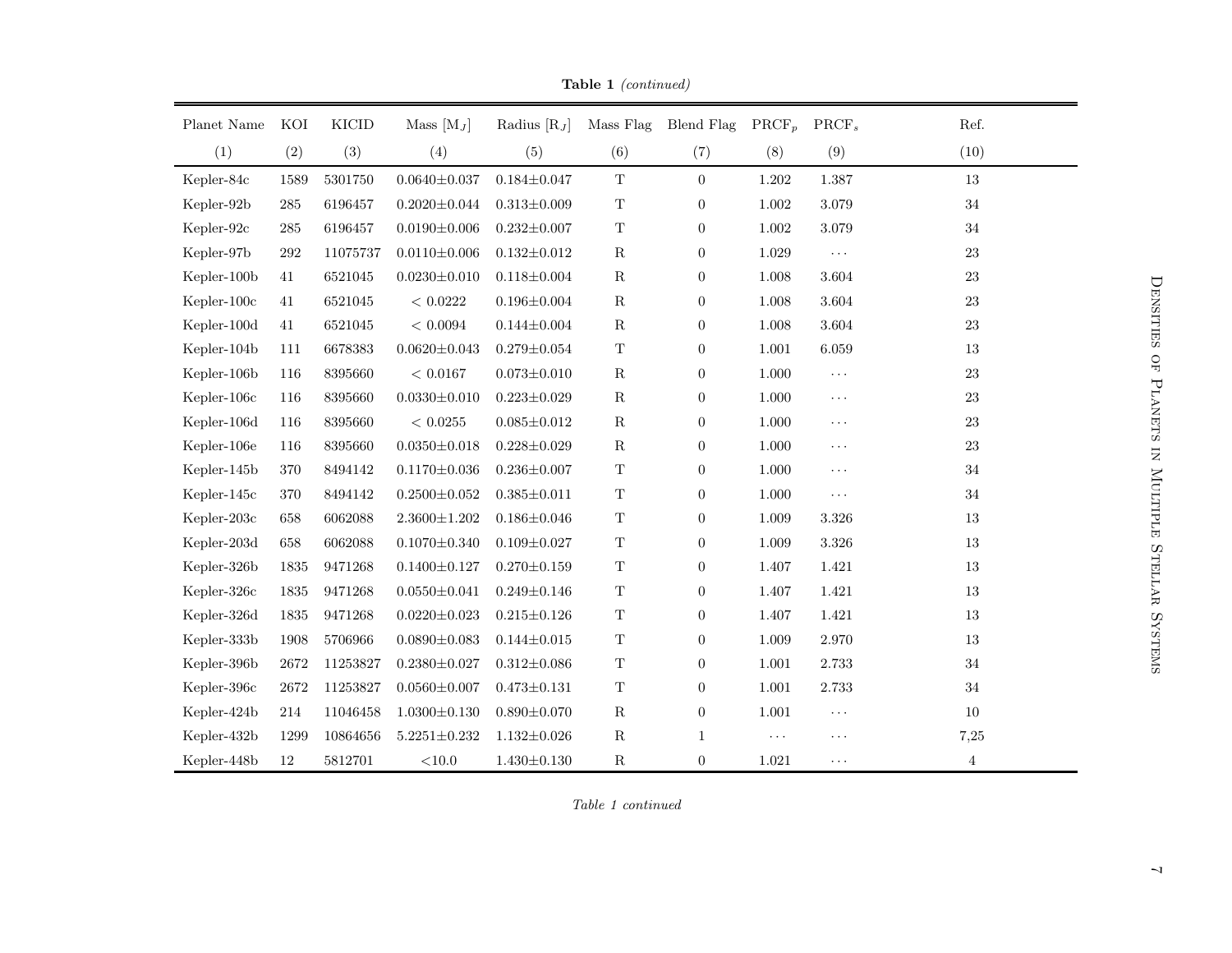|  | Planet Name KOI KICID Mass $[M_J]$ Radius $[R_J]$ Mass Flag Blend Flag PRCF <sub>p</sub> PRCF <sub>s</sub> |  |  |  | Ref. |
|--|------------------------------------------------------------------------------------------------------------|--|--|--|------|
|  | (1) (2) (3) (4) (5) (6) (7) (8) (9)                                                                        |  |  |  | (10) |

Furlan & Howell Table <sup>1</sup> (continued) Planet Name KOI KICID Mass [M<sup>J</sup> ] Radius [RJ] Mass Flag Blend Flag PRCF<sup>p</sup> PRCF<sup>s</sup> Ref. (1) (2) (3) (4) (5) (6) (7) (8) (9) (10) Note—Column (1) lists the Kepler <sup>p</sup>lanet name, column (2) the KOI number of the star, column (3) its identifier from the Kepler Input Catalog (KIC), column (4) the mass of the <sup>p</sup>lanet, column (5) the radius of the <sup>p</sup>lanet, column (6) identifies the methods by which the mass was determined ('R' — RV, 'T' — TTV, 'M' — light curve model), column (7) indicates whether the blending by <sup>a</sup> nearby companion was already accounted for when the <sup>p</sup>lanet radius was derived in at least one of the references listed in column (10) (1— yes, <sup>0</sup> — no), columns (8) and (9) list the <sup>p</sup>lanet radius correction factors assuming the <sup>p</sup>lanet orbits the primary or brightest secondary star, respectively, from [Furlan](#page-16-25) et al. [\(2017a](#page-16-25)), and column (10) lists the references for <sup>p</sup>lanet mass and radius. References—(1) [Barclay](#page-16-26) et al. ([2012](#page-16-26)); (2) [Batalha](#page-16-27) et al. [\(2011](#page-16-27)); (3) [Bonomo](#page-16-28) et al. [\(2015](#page-16-28)); (4) [Bourrier](#page-16-29) et al. [\(2015](#page-16-29)); (5) [Buchhave](#page-16-30) et al. [\(2011](#page-16-30)); (6) [Christiansen](#page-16-31) et al. [\(2011](#page-16-31)); (7) [Ciceri](#page-16-32) et al. [\(2015](#page-16-32)); (8) [Daemgen](#page-16-33) et al. [\(2009](#page-16-33)); (9) [Dumusque](#page-16-34) et al. [\(2014](#page-16-34)); (10) [Endl](#page-16-35) et al. [\(2014](#page-16-35)); (11) [Esteves](#page-16-36) et al. [\(2015](#page-16-36)); (12) [Fogtmann-Schulz](#page-16-37) et al. [\(2014](#page-16-37)); (13) Hadden & [Lithwick](#page-16-38) [\(2014](#page-16-38)); (14) [H´ebrard](#page-16-39) et al. [\(2013](#page-16-39)); (15) [Holman](#page-16-40) et al. [\(2007](#page-16-40)); (16) [Kipping](#page-16-41) & Bakos [\(2011](#page-16-41)); (17) [Latham](#page-16-42) et al. [\(2010](#page-16-42)); (18) [L´opez-Morales](#page-17-20) et al. [\(2016](#page-17-20)); (19) [Koch](#page-16-43) et al. [\(2010](#page-16-43)); (20) [Lissauer](#page-16-44) et al. ([2011](#page-16-44)); (21) [Lissauer](#page-16-45) et al. [\(2013](#page-16-45)); (22) [MacDonald](#page-17-21) et al. [\(2016](#page-17-21)); (23) [Marcy](#page-17-22) et al. [\(2014](#page-17-22)); (24) [O'Donovan](#page-17-23) et al. [\(2006](#page-17-23)); (25) [Quinn](#page-17-24) et al. [\(2015](#page-17-24)); (26) [Schwamb](#page-17-25) et al. [\(2013](#page-17-25)); (27) [Shporer](#page-17-26) et al. [\(2014](#page-17-26)); (28) [Southworth](#page-17-27) [\(2010](#page-17-27)); (29) [Southworth](#page-17-28) [\(2011](#page-17-28)); (30) [Southworth](#page-17-29) [\(2012](#page-17-29)); (31) [Sozzetti](#page-17-30) et al. [\(2007](#page-17-30)); (32) [Torres](#page-17-31) et al. [\(2008](#page-17-31)); (33) [Turner](#page-17-32) et al. [\(2016](#page-17-32)); (34) [Xie](#page-17-33) [\(2014](#page-17-33))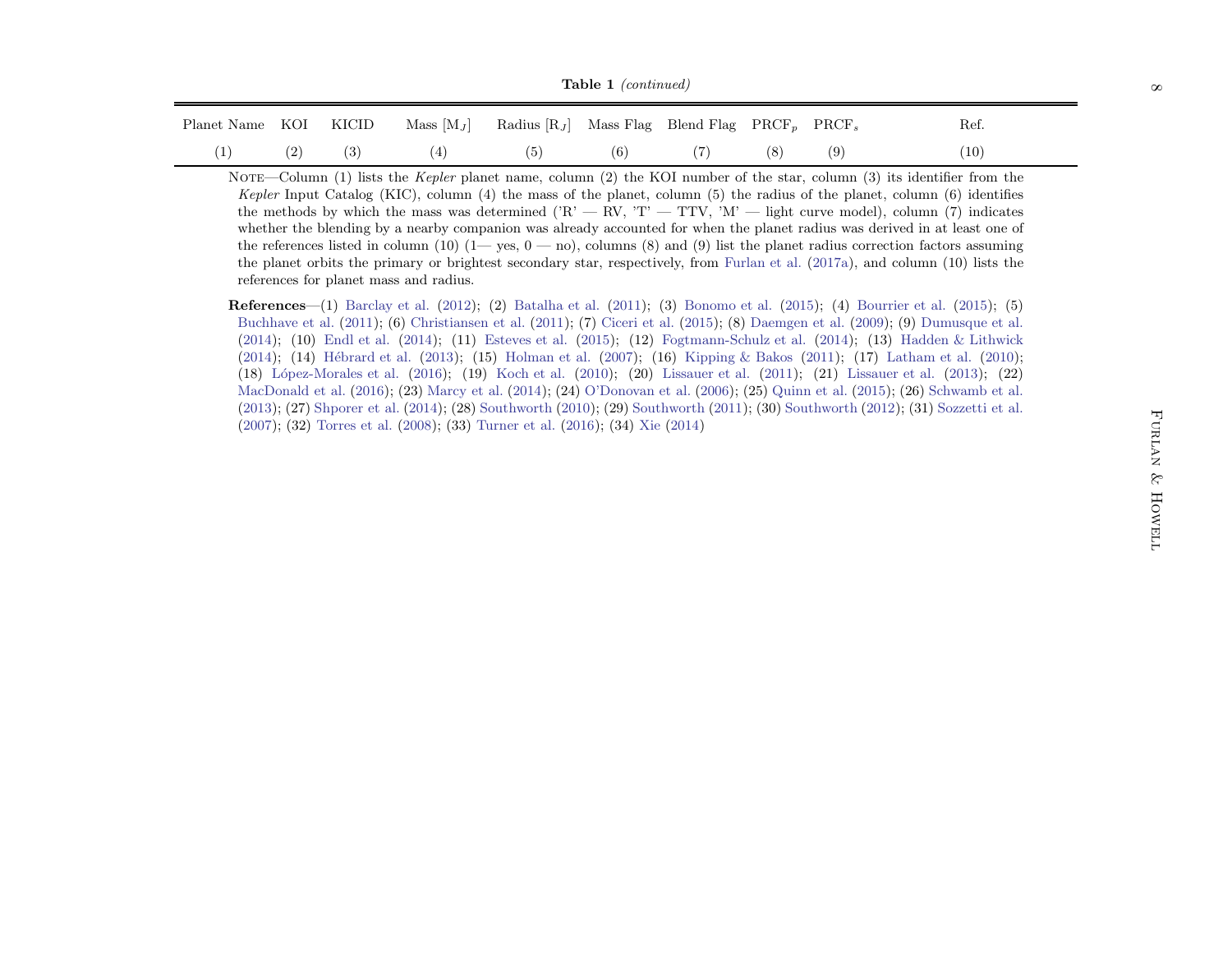<span id="page-8-0"></span>

| Planet Name | $\rho$ [g cm <sup>-3</sup> ] | $\mathrm{PDCF}_p$ | $\mathrm{PDCF}_s$ | $\rho_{\text{corr,p}}$ [g cm <sup>-3</sup> ] | $\rho_{\text{corr,s}}$ [g cm <sup>-3</sup> ] | P[d]     | $T_{eq}$ [K] | Ref.       |
|-------------|------------------------------|-------------------|-------------------|----------------------------------------------|----------------------------------------------|----------|--------------|------------|
| (1)         | (2)                          | (3)               | (4)               | (5)                                          | (6)                                          | (7)      | (8)          | (9)        |
| Kepler-27b  | $1.151 \pm 0.220$            | 0.9597            | 0.0248            | 1.105                                        | 0.029                                        | 15.33    | 610          | 8,12,13    |
| Kepler-27c  | $0.317 \pm 0.068$            | 0.9597            | 0.0248            | 0.304                                        | 0.008                                        | 31.33    | 481          | 8,12,13    |
| Kepler-53b  | $24.811 \pm 19.563$          | 0.8540            | 0.1658            | 21.190                                       | 4.113                                        | 18.65    | 701          | 9,12,13    |
| Kepler-53c  | $6.465 \pm 5.573$            | 0.8540            | 0.1658            | 5.521                                        | 1.072                                        | 38.56    | 550          | 9,12,13    |
| Kepler-74b  | $0.584 \pm 0.107$            | 0.9101            | $\ldots$          | 0.531                                        | $\sim$ $\sim$ $\sim$                         | 7.34     | 1164         | 1,3        |
| Kepler-80b  | $1.380 \pm 0.205$            | 0.9952            | 0.0066            | 1.373                                        | 0.009                                        | 7.05     | 546          | 4,6        |
| Kepler-80c  | $1.220{\pm}~0.205$           | 0.9952            | 0.0066            | 1.214                                        | 0.008                                        | 9.52     | 494          | 4,6        |
| Kepler-80d  | $7.040 \pm 1.060$            | 0.9952            | 0.0066            | 7.006                                        | 0.046                                        | 3.07     | 720          | 4,6        |
| Kepler-80e  | $3.750 \pm 0.930$            | 0.9952            | 0.0066            | 3.732                                        | 0.025                                        | 4.64     | 628          | 4,6        |
| Kepler-84b  | $29.661 \pm 24.648$          | 0.5751            | 0.3745            | 17.058                                       | 11.109                                       | 8.73     | 985          | 10,12,13   |
| Kepler-84c  | $12.740 \pm 12.313$          | 0.5751            | 0.3745            | 7.327                                        | 4.772                                        | 12.88    | 865          | 10,12,13   |
| Kepler-92b  | $8.169 \pm 1.914$            | 0.9943            | 0.0343            | 8.123                                        | 0.280                                        | 13.75    | 975          | 11, 12, 13 |
| Kepler-92c  | $1.887 \pm 0.620$            | 0.9943            | 0.0343            | 1.876                                        | 0.065                                        | 26.72    | 781          | 11, 12, 13 |
| Kepler-97b  | $5.440 \pm 3.480$            | 0.9175            | $\ldots$          | 4.991                                        | $\sim$ $\sim$ $\sim$                         | 2.59     | 1328         | 12,5       |
| Kepler-100b | $14.250 \pm 6.330$           | 0.9755            | 0.0214            | 13.901                                       | $0.304\,$                                    | 6.89     | 1155         | 5,12       |
| Kepler-100c | < 3.653                      | 0.9755            | 0.0214            | < 3.564                                      | < 0.078                                      | 12.82    | 939          | 5,12,13    |
| Kepler-100d | < 3.921                      | 0.9755            | 0.0214            | < 3.825                                      | < 0.084                                      | 35.33    | 670          | 5,12,13    |
| Kepler-104b | $3.540 \pm\ 3.180$           | 0.9961            | 0.0045            | 3.526                                        | 0.016                                        | 11.43    | 852          | 7,12,13    |
| Kepler-145b | $11.038 \pm 3.536$           | 0.9997            | $\cdots$          | 11.035                                       | $\cdots$                                     | 22.95    | 873          | 11, 12, 13 |
| Kepler-145c | $5.433 \pm 1.222$            | 0.9997            | $\ldots$ .        | 5.431                                        | $\cdots$                                     | 42.88    | 709          | 11, 12, 13 |
| Kepler-203c | $\ddots$                     | 0.9726            | 0.0272            | $\cdots$                                     | $\cdots$                                     | 5.37     | 1096         | 7,12,13    |
| Kepler-203d | $\ddots$                     | 0.9726            | 0.0272            | $\ddotsc$                                    | $\cdots$                                     | 11.33    | 855          | 7,12,13    |
| Kepler-326b | $8.821 \pm 17.488$           | 0.3589            | 0.3486            | 3.166                                        | 3.075                                        | $2.25\,$ | 1127         | 7,12,13    |
| Kepler-326c | $4.418 \pm 8.440$            | 0.3589            | 0.3486            | 1.585                                        | 1.540                                        | 4.58     | 889          | 7,12,13    |

Table <sup>2</sup>. Bulk Densities, Planet Density Correction Factors, Orbital Periods, and Equilibrium Temperatures of Kepler Planets Studied in this Work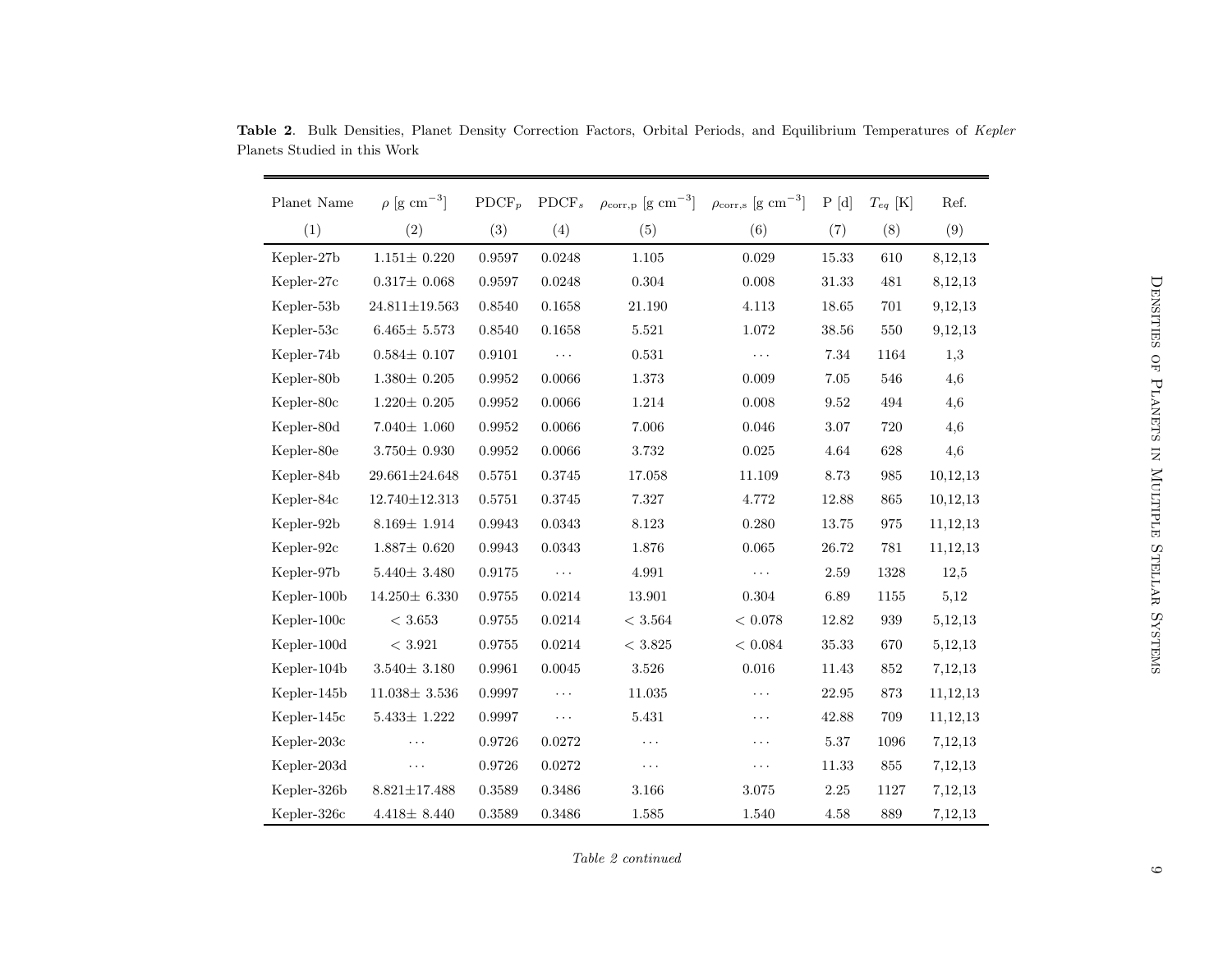|             |                                                                 |        |                                     | <b>Table 2</b> (continued)                                                                                                                                                                                                                                                                                                                             |                                           |       |              |            |  |
|-------------|-----------------------------------------------------------------|--------|-------------------------------------|--------------------------------------------------------------------------------------------------------------------------------------------------------------------------------------------------------------------------------------------------------------------------------------------------------------------------------------------------------|-------------------------------------------|-------|--------------|------------|--|
| Planet Name | $\rho$ [g cm <sup>-3</sup> ]                                    |        | $\mathrm{PDCF}_p$ PDCF <sub>s</sub> | $\rho_{\text{corr,p}}$ [g cm <sup>-3</sup> ]                                                                                                                                                                                                                                                                                                           | $\rho_{\rm corr,s}$ [g cm <sup>-3</sup> ] | P[d]  | $T_{eq}$ [K] | Ref.       |  |
| (1)         | (2)                                                             | (3)    | (4)                                 | (5)                                                                                                                                                                                                                                                                                                                                                    | (6)                                       | (7)   | (8)          | (9)        |  |
| Kepler-326d | $2.745 \pm 5.632$                                               | 0.3589 | 0.3486                              | 0.985                                                                                                                                                                                                                                                                                                                                                  | 0.957                                     | 6.77  | 781          | 7,12,13    |  |
| Kepler-333b | $36.962 \pm 36.551$                                             | 0.9729 | 0.0382                              | 35.960                                                                                                                                                                                                                                                                                                                                                 | 1.410                                     | 12.55 | 480          | 7,12,13    |  |
| Kepler-396b | $9.718 \pm 8.114$                                               | 0.9970 | 0.0490                              | 9.689                                                                                                                                                                                                                                                                                                                                                  | 0.476                                     | 42.99 | 496          | 11, 12, 13 |  |
| Kepler-396c | $0.656 \pm 0.551$                                               | 0.9970 | 0.0490                              | 0.654                                                                                                                                                                                                                                                                                                                                                  | 0.032                                     | 88.50 | 390          | 11, 12, 13 |  |
| Kepler-448b | < 4.241                                                         | 0.9382 | $\ldots$                            | < 3.979                                                                                                                                                                                                                                                                                                                                                | $\ldots$                                  | 17.85 | 911          | 2,12,13    |  |
|             | and column (9) the references for the planet parameters listed. |        |                                     | columns $(3)$ and $(4)$ , respectively, column $(7)$ the planet's orbital period, column $(8)$ the planet's equilibrium temperature,                                                                                                                                                                                                                   |                                           |       |              |            |  |
|             |                                                                 |        |                                     | <b>References</b> —(1) Bonomo et al. (2015); (2) Bourrier et al. (2015); (3) Hébrard et al. (2013); (4) MacDonald et al. (2016);<br>(5) Marcy et al. (2014); (6) Muirhead et al. (2012); (7) Rowe et al. (2014); (8) Steffen et al. (2012); (9) Steffen et al. (2013);<br>(10) Xie (2013); (11) Xie (2014); (12) Q1-Q17 DR25 KOI table, (13) this work |                                           |       |              |            |  |
|             |                                                                 |        |                                     |                                                                                                                                                                                                                                                                                                                                                        |                                           |       |              |            |  |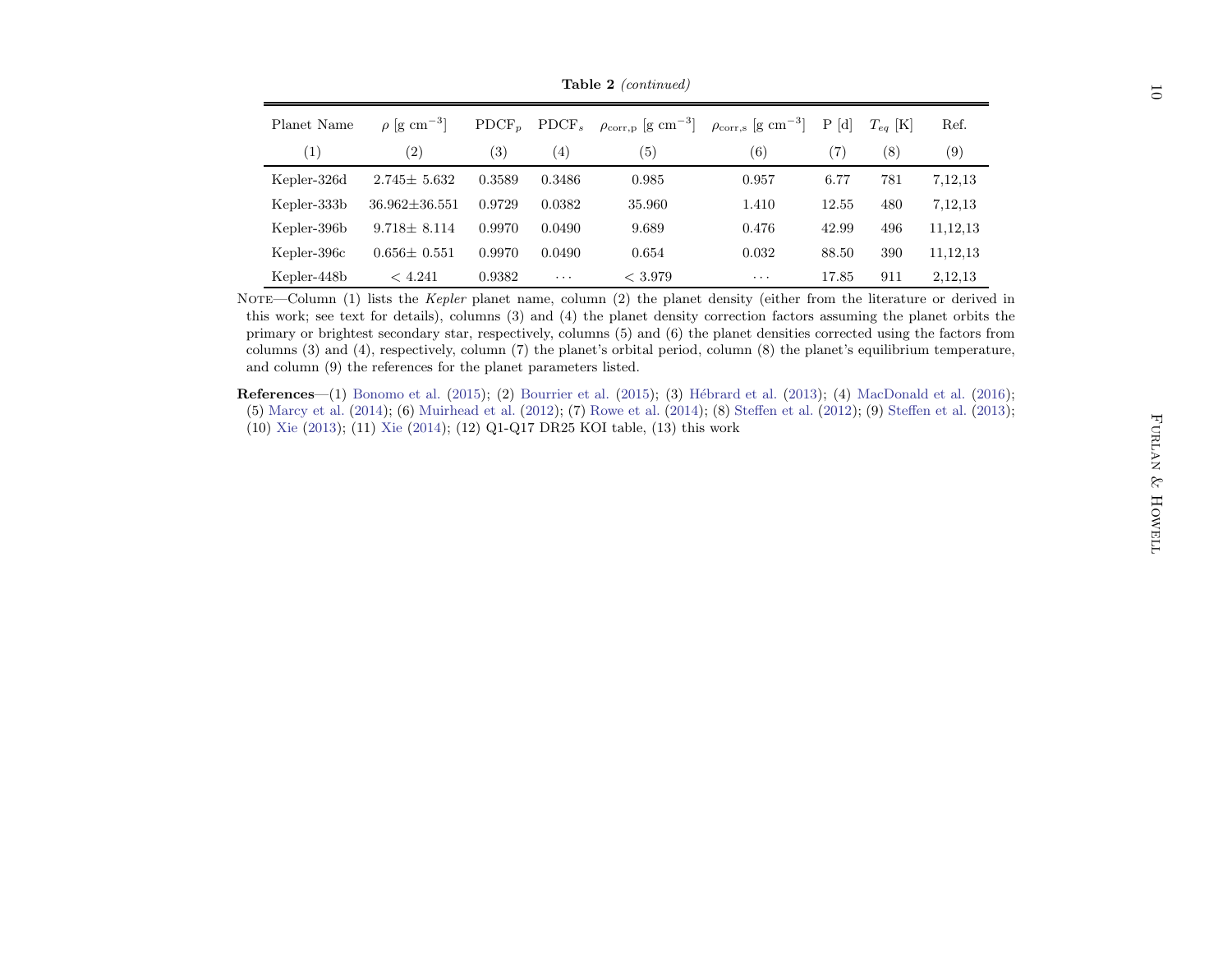

<span id="page-10-1"></span>Figure 1. Fractional change of planet density versus fractional change of planet radius. The subscript "new" identifies the new, corrected values, while the subscript "original" stands for the originally derived parameter value (for example, not taking into account the presence of a stellar companion).

### 3. RESULTS

#### <span id="page-10-0"></span>3.1. Effect of Companions on Planet Bulk Density

[Ciardi et al.](#page-16-20) [\(2015\)](#page-16-20) estimated the effect of stellar companions on the derived planetary radii of all KOIs; they assumed that KOI host stars could be single or in binary or triple systems, and, in the case of multiple systems, the planets could orbit the primary star or one of the companion stars. They also assumed that the multiplicity of stars in the Kepler field is similar to that of stars in the solar neighborhood, as derived by [Raghavan et al.](#page-17-6) [\(2010\)](#page-17-6) and estimated by [Horch et al.](#page-16-4) [\(2014](#page-16-4)). On average, they found that planet radii are underestimated by a factor of 1.49. In [Furlan et al.](#page-16-10) [\(2017a\)](#page-16-10) we used the compiled measurements on 1903 KOI host stars with companions detected within 4′′; the median correction factors for planet radii assuming planets orbit the primary or brightest companion star were 1.01 and 2.69, respectively. A weighted average of these correction factors yielded a median value of 1.38 if planets were assumed more likely to orbit the primary star; if assuming that planets are equally likely to orbit the primary and companion star, the median correction factor became 1.85. [Hirsch et al.](#page-16-5) [\(2017](#page-16-5)) analyzed those companions from [Furlan et al.](#page-16-10) [\(2017a](#page-16-10)) found within 2′′ of the primary star and with photometric measurements in at least two filters. They performed isochrone fits to estimate the stellar parameters of the companion stars and determined whether the detected companions are likely to be bound. Confirming the results of [Horch et al.](#page-16-4) [\(2014\)](#page-16-4), they found that most sub-arcsecond binaries are

bound; about half of all companions at 2′′ are bound. Using their results from the isochrone fits, [Hirsch et al.](#page-16-5) [\(2017\)](#page-16-5) derived an average planet radius correction factor of 1.65, assuming equal likelihood for the primary and secondary star to be hosting the planets.

The effect of changing the planet radius on its density is shown in Figure [1.](#page-10-1) A correction factor of 1.5 for the planet radius translates to a factor of 3.4 decrease in density. We note that, while average correction factors for planet radii give an idea of the overall expected changes in planet radii, each individual planet will have an individual planet radius correction factor depending on its stellar system's configuration and which star the planet orbits. If a stellar system consists of two equalbrightness stars with the same stellar radii, the radius of the planet (derived assuming the star is single) would have to be revised upward by a factor of  $\sqrt{2}$ , resulting in a decrease in density by a factor of 2.8. If the primary star is brighter than the secondary star and the planet orbits the primary star, the correction factors for the radii are smaller and thus the density decreases less. However, if a star has a relatively faint companion and the planet actually orbits this faint star, the radius of the planet can change by a factor of a few, and thus the density could decrease by 1-2 orders of magnitude.

### 3.2. Planet Density and Composition

In Figure [2](#page-11-0) we plot the radii versus the masses of the Kepler planets from Table [2](#page-8-0) (masses and radii are listed in Table [1\)](#page-5-0). Also shown are model-derived mass–radius relations from [Fortney et al.](#page-16-2) [\(2007\)](#page-16-2) and [Zeng et al.](#page-17-3) [\(2016\)](#page-17-3); these models allow us to estimate the bulk composition of the planets in our sample and to evaluate how the densities change when the radii are corrected due to the presence of a stellar companion. For planets with masses in the  $\sim 0.005$ –0.5  $M_J$  range (which corresponds to 1.6 to 160  $M_{\oplus}$ ), the composition becomes more volatile-rich the larger the planet radius is; for example, with a mass of 0.01  $M_J$  (= 3.2  $M_{\oplus}$ ), a planet with a radius of 0.1  $R_J$  (= 1.1  $R_{\oplus}$ ) is expected to be composed of pure iron, while a radius larger by 30% and 70% implies a rocky and 100% water composition, respectively. To infer that this planet has an extensive hydrogen-helium atmosphere, its original radius of 0.1  $R_J$  would have to be larger by a factor of 3.6, or equal to 4.0  $R_{\oplus}$ . Planets with masses larger than about 0.1  $M_J$  are expected to have inflated atmospheres if their radii are larger than  $\sim$  1.1 R<sub>J</sub> [\(Lopez & Fortney 2014](#page-17-39)).

Figure [3](#page-12-0) shows the same data points as Figure [2,](#page-11-0) but for each planet, two points are shown: one with the originally derived radius, and one with the radius corrected using the planet radius correction factors from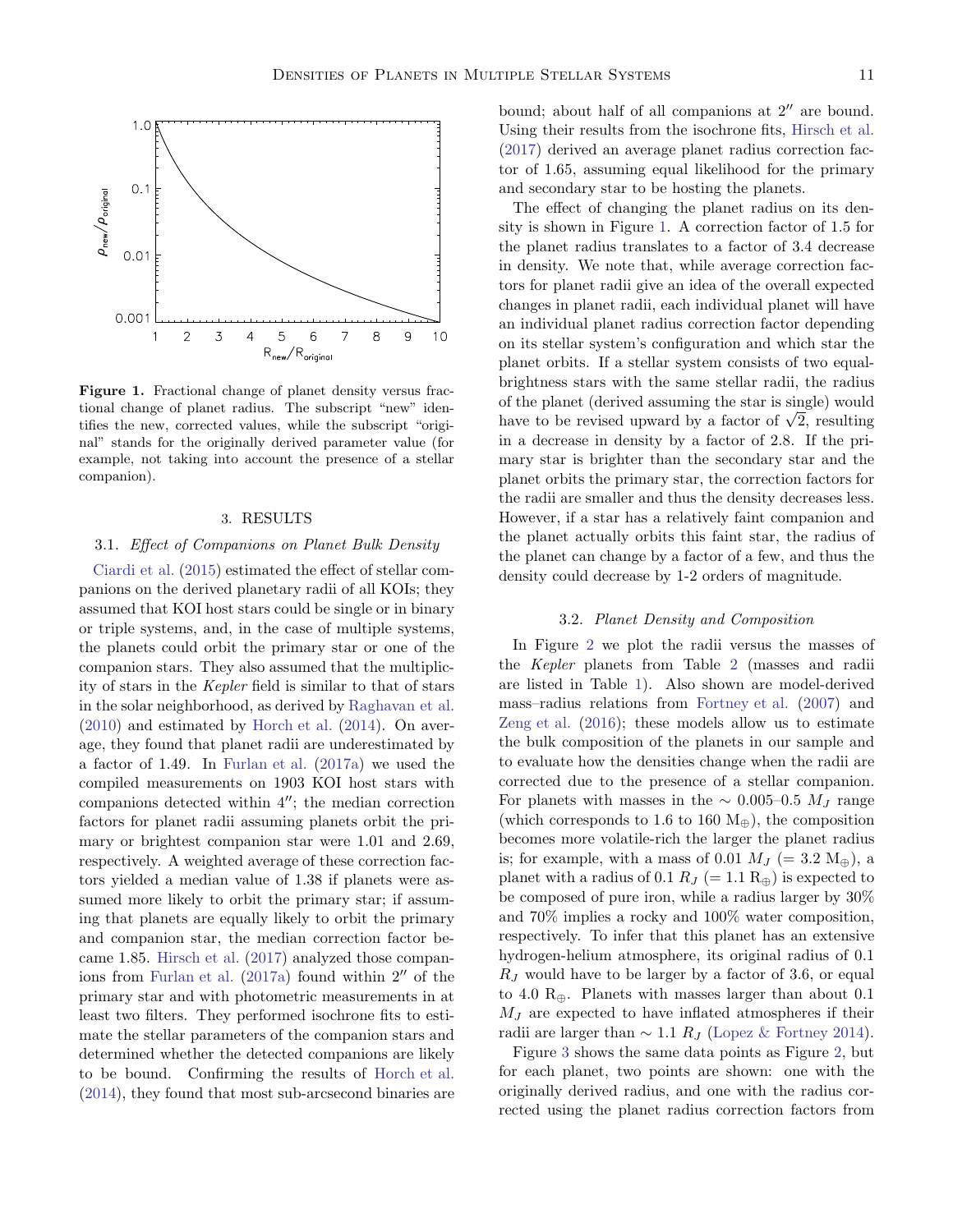

<span id="page-11-0"></span>Figure 2. Radius versus mass for confirmed Kepler planets whose host stars have stellar companions within 2" and which still require corrections to their radii. The colored, dashed lines represent planet models with different interior composition from [Zeng et al.](#page-17-3) [\(2016\)](#page-17-3) for  $M < 0.1 M_J$  and from [Fortney et al.](#page-16-2) [\(2007\)](#page-16-2) for  $M > 0.1 M_J$  (see label).

[Furlan et al.](#page-16-10) [\(2017a\)](#page-16-10). The left panel of the figure shows radii corrected with the primary factors, while the right panel displays radii corrected with the secondary factors. Since for these Kepler systems at least one companion star is present, even if planets orbit their primary star, a correction to the radius is needed. For those planets found to orbit the primary star (Kepler-74 b, Kepler-97 b, Kepler-145 b and c, and Kepler-448 b), no corrected radius is shown in the right panel of Fig. [3.](#page-12-0) As mentioned in section [2,](#page-2-0) even though there are RV measurements for Kepler-100, none of the planets in that system has a clear RV signal detection, and therefore we include them in both panels of Fig. [3.](#page-12-0)

The planets shown in Figure [2](#page-11-0) span a variety of bulk compositions, from iron-rich, volatile-free planets to more water-rich ones and planets with extensive atmospheres. Many planet masses (and, to a lesser extent, planet radii) are very uncertain, and so there is a range in possible planet composition. In Figure [4](#page-13-0) we show histograms of the planet bulk densities, both for measured values and for values corrected due to the presence of a companion star using the PDCFs from Table [2.](#page-8-0) The measured values range from 0.32 g cm<sup>−</sup><sup>3</sup> to over 20 g cm<sup>−</sup><sup>3</sup> (with the latter values very uncertain; see Table [2\)](#page-8-0). Figure [5](#page-13-1) displays the same bulk densities from Figure [4](#page-13-0) as a function of orbital period, with symbol sizes scaled according to the planet's equilibrium temperature (which was adopted as either an average of published values, if available, or as the value from the Q1-Q17 Data Release 25 KOI table). It is expected that planets with short orbital periods are hot and, if they have extensive atmospheres, they may be inflated and thus have low densities. Indeed, about 40% of the planets in our sample with periods less than 10 days have equilibrium temperatures larger than 1000 K, while the planets with longer periods  $(>10 d)$  are all cooler than 1000 K.

When correcting the planet radii due to the flux dilution by the companion star, for 22 of the 29 planets in our sample the radii and thus also densities do not change noticeably if the planets are assumed to orbit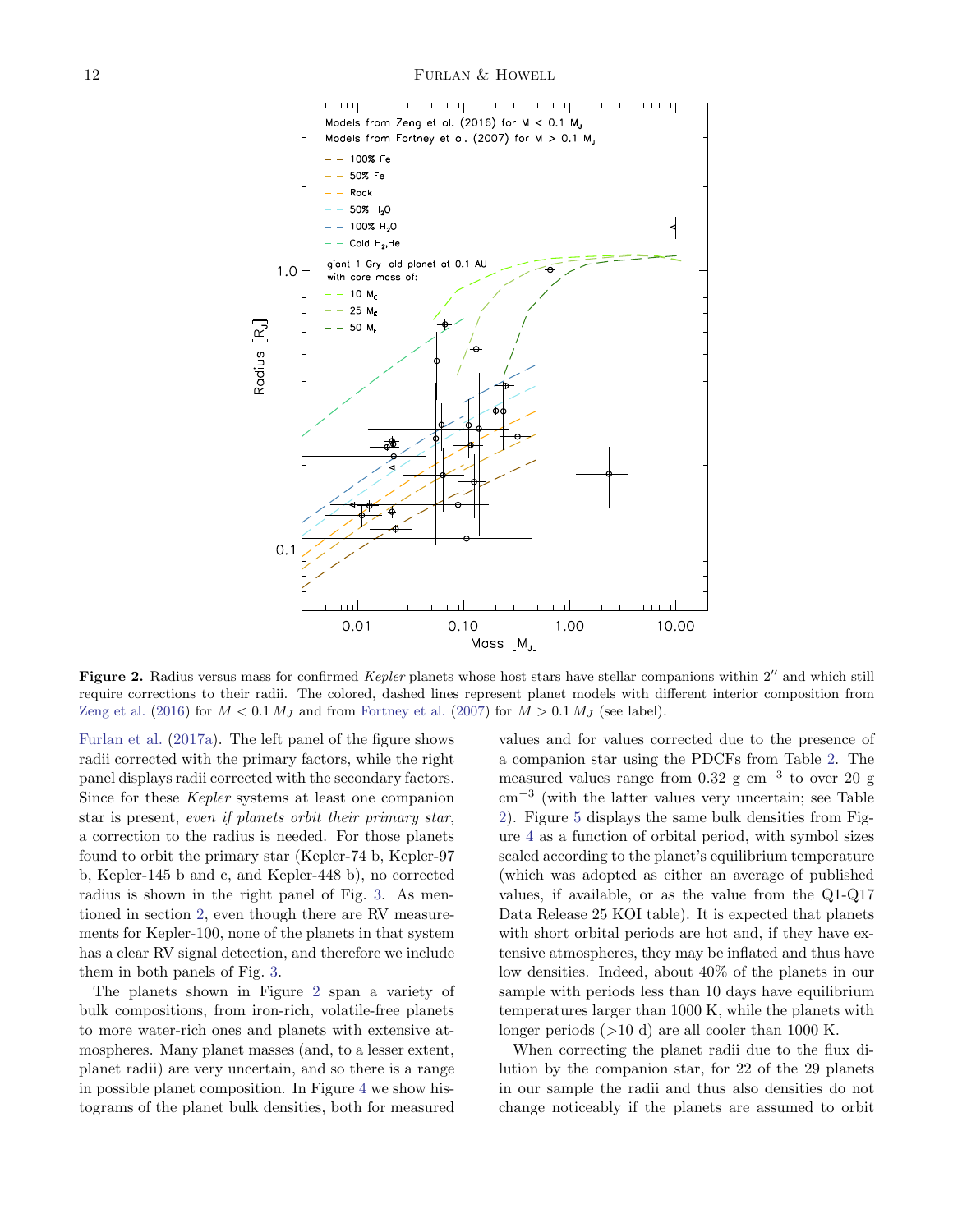

<span id="page-12-0"></span>Figure 3. Similar to Figure [2;](#page-11-0) the black circles are measurements, (for clarity, uncertainties are omitted), while the red circles result from correcting the radii assuming the planets orbit the primary (left) or brightest companion star (right). The colored, dashed lines have the same meaning as in Figure [2.](#page-11-0)

their primary stars. Only three stars have companions that are bright enough to cause an obvious increase in the planet radius when accounting for its flux dilution. Kepler-326 and Kepler-84 are almost equal-brightness binaries, and so the radii of Kepler-326 b, c, d, and of Kepler-84 b and c increase by factors of 1.4 and 1.2, respectively. The most dramatic change occurs for the Kepler-326 planets, which, with their larger radii, are dominated by gaseous atmospheres (as opposed to a rock-volatiles mixture before radius correction). The two planets in the Kepler-53 system experience a 5% change in radius.

On the other hand, the changes can be substantial if planets are assumed to orbit the brightest companion star. In the latter case, most planets whose current density identifies them as rocky or water-rich would become gas giants. However, a large fraction of these planets would reach unrealistically low densities  $(\leq 0.1)$ g cm<sup>−</sup><sup>3</sup> ), which would require highly inflated atmospheres (and high equilibrium temperatures) or unusually large  $(\geq 10\%)$  mass fractions in a H/He envelope, both of which would not be stable, long-lived configurations [\(Lopez et al. 2012\)](#page-17-40). Currently, the planets with the lowest densities  $(0.02-0.05 \text{ g cm}^{-3})$  are K2-97 b, Kepler-51 b,c,d, and HAT-P-67 b; K2-97 b and HAT-P-

67 b orbit evolved stars and have highly inflated atmospheres [\(Grunblatt et al. 2016;](#page-16-46) [Zhou et al. 2017](#page-17-41)), while the three planets in the Kepler-51 system either have massive H/He envelopes, or their masses are underestimated, given that they were determined via TTVs [\(Masuda 2014](#page-17-42)). In Figures [4](#page-13-0) and [5,](#page-13-1) the region of very low-density planets ( $\sim 0.02$ -0.2 g cm<sup>-3</sup>) is indicated by a light gray area, while densities lower than that (which are improbable, and thus likely unphysical) are encompassed by a dark gray area. For those planets that end up in the low-density regime ( $\lesssim 0.1$  g cm<sup>-3</sup>) after radius correction (8 of the 22 planets that could potentially orbit the companion star), the scenario of the planet orbiting the companion star can be excluded with a high degree of certainty. This includes Kepler-396 c; even though the density of Kepler-396 b would allow it to orbit the companion star, Kepler-396 c makes it unlikely for both planets to orbit the companion star. Overall, based on their masses, radii, and flux contamination by the companion star, we find that 15 planets in 7 planetary systems could orbit either the primary or companion star (Kepler-53 b and c, Kepler-84 b and c, Kepler-92 b and c, Kepler-100 b, c, d, Kepler-203 c and d, Kepler-326 b, c, d, and Kepler-333 b).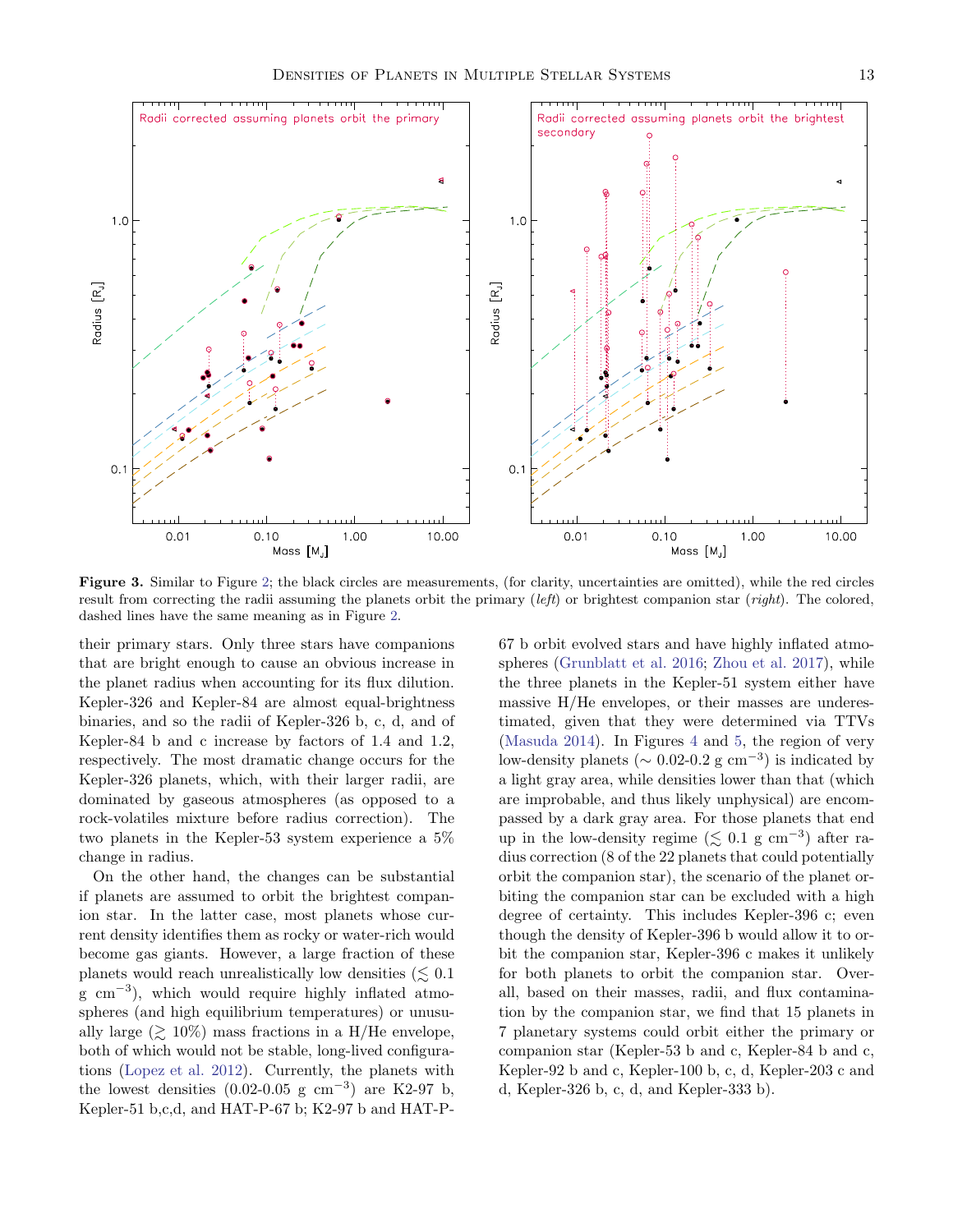

<span id="page-13-0"></span>Figure 4. Histograms of the bulk densities of confirmed Kepler planets studied in this work (see Table [2\)](#page-8-0). The gray dashed histogram shows all the measurements, excluding upper limits, while the black histogram shows only those planets for which both the primary and secondary density correction factor is defined (see text for details). The orange and green histograms show the densities after correcting the planet radii assuming the planets orbit the primary or brightest companion star, respectively. The dark gray area covers unphysically low densities, while the lighter gray area covers densities of highly inflated planets.



<span id="page-13-1"></span>Figure 5. Bulk densities from Table [2](#page-8-0) versus the planet orbital period; the symbol sizes scale with the planet's equilibrium temperature as shown in the label. Black circles represent density measurements (and vertical, solid lines their uncertainties), while the orange and green circles represent densities after correcting the planet radii assuming the planets orbit the primary or brightest companion star, respectively. The gray areas have the same meaning as in Figure [4.](#page-13-0)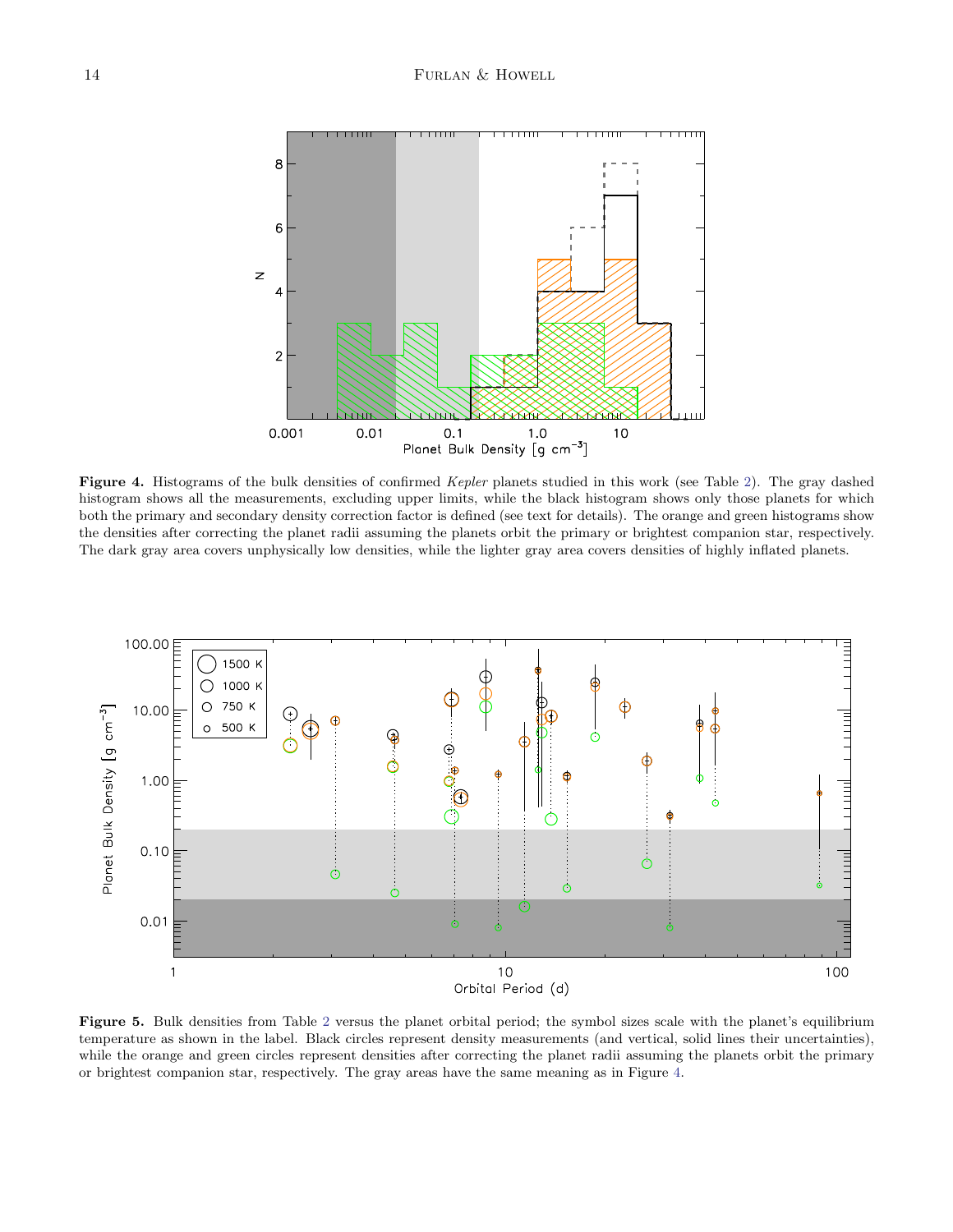## 4. DISCUSSION

<span id="page-14-0"></span>The density of a planet depends on both its mass and radius. While different methods exist to determine a planet's mass, some with fairly large uncertainties, the radii of transiting planets are usually known with smaller uncertainties than the mass (see Figure [2\)](#page-11-0). However, the fact that many stars have nearby companion stars adds additional uncertainty to the radius determination. When companion stars have been detected in high-resolution imaging or spectroscopic follow-up observations, corrections to the planet radii due to flux dilution can be applied; they are usually relatively small if planets are assumed to the orbit the primary star, but can be large if planets orbit the companion star. Of particular concern are close binaries of about equal brightness (possibly  $\sim 15\%$  of stars); they require the largest correction in radius and thus density for planets orbiting the primary star (factors of  $\sim$  1.4 and 0.35, respectively). In our sample, Kepler-326 and Kepler-84 have such a bright, close companion and therefore experience the most significant change in the bulk composition of their planets.

In most cases, it is not known which star the planet orbits. Besides for very faint companion stars, which would result in planet radii larger than that of the star, RV measurements can allow us to exclude a companion star as the host, since the primary star's spectrum is the source of the RV information from which the planet mass is derived. However, for equal-mass (and thus equalbrightness) binaries, it could be difficult to distinguish which star is indeed the planet host; on the other hand, in this case the radius correction factors are similar for both stars in the system. In several multi-planet systems, planet masses have been determined from TTVs; in these cases, as opposed to RV detections, the star hosting the planets is not obvious. The only fairly certain assertion for systems with more than one planet is that all planets likely orbit the same star.

The planet bulk density can offer an important clue as to whether a planet can indeed orbit a companion star, given that in this case the density can decrease substantially (1-2 order of magnitude). Low-density planets are known; many can be found in compact, multi-planet systems (e.g., Kepler-11, [Lissauer et al. 2013;](#page-16-47) Kepler-51, [Masuda 2014;](#page-17-42) Kepler-79, [Jontof-Hutter et al. 2014\)](#page-16-48). Among Kepler planets, Kepler-51 b, c, d, and Kepler-79 d have the lowest densities measured to date, rang-ing from 0.03 g cm<sup>-3</sup> to 0.09 g cm<sup>-3</sup> [\(Masuda 2014;](#page-17-42) [Jontof-Hutter et al. 2014\)](#page-16-48). Assuming their masses are not underestimated, their low density implies that their compositions are dominated, either by volume or mass, by volatiles. If the incident flux is sufficiently high (a few

hundred times the flux the Earth receives from the Sun), the atmosphere can be highly inflated, also resulting in a low density [\(Lopez & Fortney 2014\)](#page-17-39).

The accretion of large amounts of volatiles onto a forming planet presents its own challenges; according to one model of giant planet formation, a core has to form first, and then sufficient amount of gas has to be available to be accreted (see [Helled et al. 2014\)](#page-16-49). These conditions can be met beyond the snow line, with subsequent type I migration inward (e.g., [Rogers et al. 2011\)](#page-17-1). Planets with large H/He envelopes and relatively small cores (∼10%-15% of volume) could be young or could have inflated radii due to strong stellar irradiation; these atmospheres could also suffer from photoevaporation and thus become less massive over time [\(Rogers et al. 2011](#page-17-1); [Lopez et al. 2012\)](#page-17-40). This atmospheric mass loss depends on the mass and size of the planet, as well as the stellar UV flux; it is expected to be strongest during the first few hundred Myr and could lead to the complete loss of an atmosphere in several Gyr for a planet with a mass of a few  $M_{\oplus}$  [\(Rogers et al. 2011;](#page-17-1) [Lopez et al. 2012\)](#page-17-40). For planets with substantial atmospheres observed today, the atmospheric erosion would imply that the H/He envelopes were even more massive in the past, which compounds the challenge of forming substantial gaseous envelopes when the planet is still embedded in its protoplanetary disk. Overall, low-density planets seem to require special formation scenarios and conditions and are therefore expected to be rare. In turn, this might imply that few exoplanets orbit faint companion stars. Out of the 22 planets in our sample that could potentially orbit the companion star, we conclude that 8 can only orbit the primary star, since otherwise their densities would become lower than  $\sim 0.1$  g cm<sup>-3</sup>.

We note that our sample of 29 Kepler planets does not include any planets comparable to Earth in mass and size. Among the larger sample of Kepler planets with masses, radii, and companion stars within 2′′, the planet with the smallest mass, Kepler-11 f, has a mass of 2.1  $M_{\oplus}$  and a radius of 2.5  $R_{\oplus}$ , while the two planets with radii less than  $1 \text{ R}_{\oplus}$ , Kepler-106 b and d, only have upper limits in their masses ( $< 5.4$  and 7.9  $M_{\oplus}$ , respectively). The effect of stellar companions on planet radii will be even more important for small, presumably rocky planets, since lower densities will imply more volatiles and possibly large atmospheres, conditions that are not suitable for life as we know on Earth. One problem with Earth-sized planets is that their masses are difficult to measure; in many cases, only radii will be measured directly. If mass–radius relationships are to be used to infer their masses (and densities), it is crucial to deter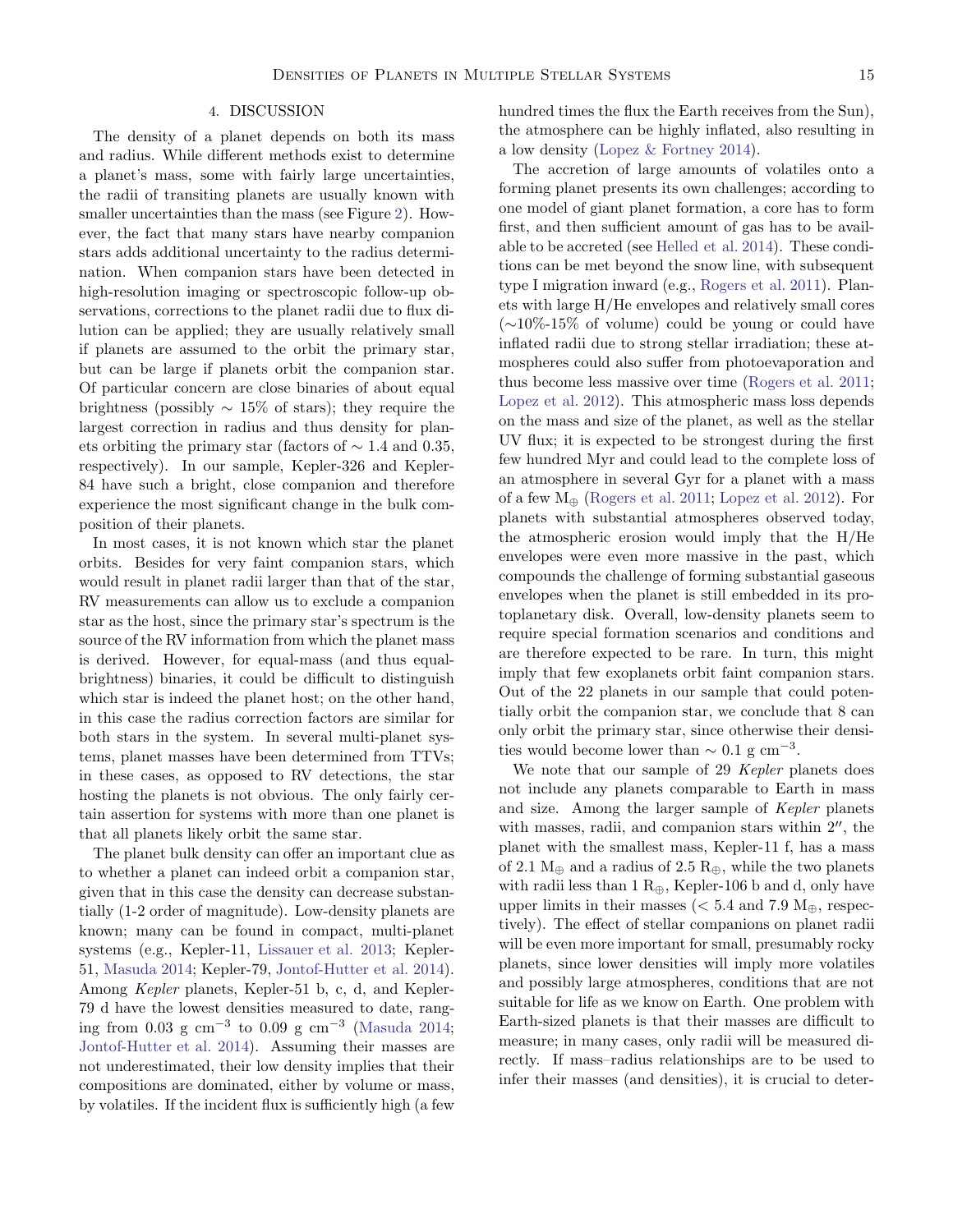<span id="page-15-0"></span>mine their radii accurately, which implies detecting any nearby companion star.

### 5. CONCLUSIONS

Given that about half the stars in the solar neighborhood are in multiple systems, and moreover about 15% of them have a close, roughly equal-mass companion, it is important to determine whether a planet host star has a companion star. The presence of a companion will have an effect on the determination of the radius of a transiting planet due to the dilution of the transit depth. We studied the effect of companion stars on the radii, and thus bulk densities, of those confirmed Kepler planets that have both masses and radii determined and whose stars have at least one stellar companion detected within 2" that has not yet been taken into account when deriving the planets' radii and that could, in most cases, potentially be the planet host. Our sample contains 29 planets orbiting 15 stars. In a multiple star system, it is often not known which star the planets orbit, but in either case the planetary radii will have to be revised upward. Even if the assumption is made that the planets are more likely to orbit the primary star, the planet radii would require an increase by as much as a factor of 1.4, and a corresponding decrease in bulk density by as much as a factor of 2.8. Such a decrease in density would change the composition of any iron-rich planet to that of a planet with at least some volatiles, and a rocky planet would become a planet dominated by volatiles.

Even more dramatic changes in the inferred planet bulk composition are expected if the planet orbits a fainter companion star; in this case several planets in our sample would be inferred to have extensive hydrogen/helium atmospheres (likely also highly inflated). This scenario is probably not very common, and it can be ruled out if the planet bulk density would become unrealistically low, but it has to be assessed on a case by case basis. Of particular interest are small, rocky planets; they are more affected by the presence of companion stars, since they could still be Earth-like (if orbiting the primary star) or dominated by volatiles (if orbiting a fainter companion star), and thus not be Earth-like at all. Since masses are very challenging to measure for small planets, it is critical to at least determine accurate radii for them in order to derive a good estimate of their mean density.

Of the 29 planets in our sample, seven experience notable increases in their radius once the effect of the companion star is folded in: Kepler-326 b, c, d, Kepler-84 b and c, and, to a lesser extent, Kepler-53 b and c. In particular, the Kepler-326 planets would change from a composition of rock and some volatiles to one dominated by a gaseous envelope. Five planets in our sample cannot orbit the companion star, since previous work determined that they orbit the primary star. Of the remaining planets with measured densities, eight would end up with unrealistically low densities if they orbited the companion star. Overall, we conclude that in seven planetary systems (with a total of 15 planets) the planets could orbit either the primary or the companion star (Kepler-53, Kepler-84, Kepler-92, Kepler-100, Kepler-203, Kepler-326, and Kepler-333).

The effect of a companion star on the bulk density of a planet underlines the importance of follow-up studies of host stars of planet candidates found with the transit method. High-resolution imaging and radial velocity measurements will reveal companion stars in certain ranges of parameter space; in addition, in-depth statistical analysis using the observational results should allow us to infer which star the planet is most likely to orbit. Among the Kepler planet host stars, there are likely still many unidentified binary systems; for host stars that are closer (and brighter), as is the case for many K2 and most TESS targets, fewer companions are missed by follow-up observations (e.g., [Vanderburg et al. 2015](#page-17-43); [Crossfield et al. 2015;](#page-16-50) [Ciardi et al. 2015;](#page-16-20) [Howell et al.](#page-16-8) [2016\)](#page-16-8). Thus, with appropriate follow-up work, the large expected planet yield of the K2 and TESS missions, as well as other future transiting surveys, should result in more reliable planet radii and therefore more definitive identification of truly Earth-like planets in the solar neighborhood.

We thank our referee for useful suggestions that improved the presentation and clarity of the paper. Support for this work was provided by NASA through awards issued by JPL/Caltech. This research has made use of the NASA Exoplanet Archive and the Exoplanet Follow-up Observation Program website, which are operated by the California Institute of Technology, under contract with NASA under the Exoplanet Exploration Program. It has also made use of NASA's Astrophysics Data System Bibliographic Services.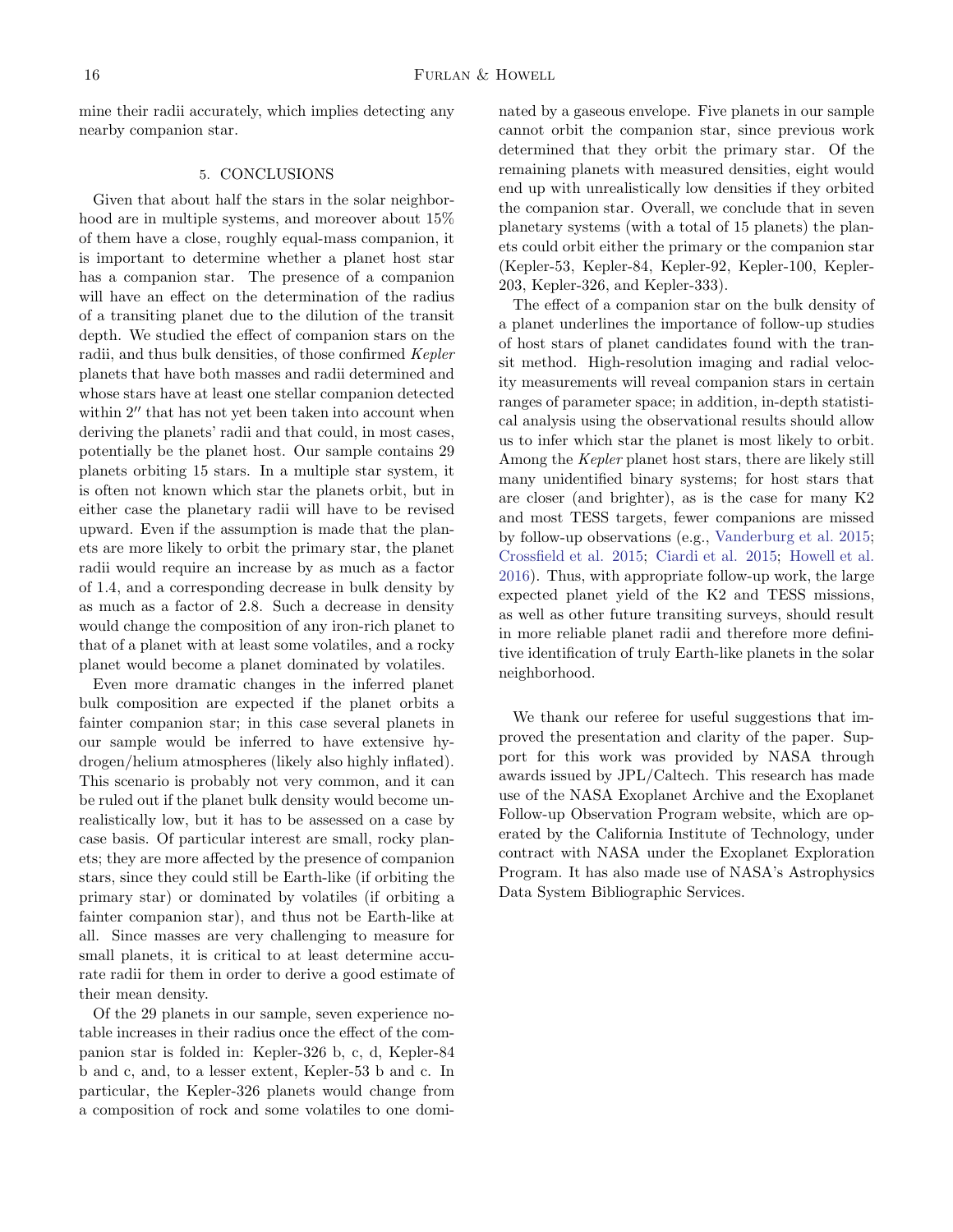### <span id="page-16-37"></span><span id="page-16-36"></span><span id="page-16-35"></span><span id="page-16-34"></span><span id="page-16-33"></span>REFERENCES

- <span id="page-16-57"></span>Adams, E. R., Ciardi, D. R., Dupree, A. K., et al. 2012, AJ, 144, 42
- <span id="page-16-17"></span>Barclay, T., Quintana, E. V., Adams, F. C., et al. 2015, ApJ, 809, 7
- Batalha, N. M., Borucki, W. J., Bryson, S. T., et al. 2011, ApJ, 729, 27
- Barclay, T., Huber, D., Rowe, J. F., et al. 2012, ApJ, 761, 53
- <span id="page-16-9"></span>Barnes, J. R., Jenkins, J. S., Jones, H. R. A., et al. 2014, MNRAS, 439, 3094
- Batalha, N. M., Rowe, J. F., Bryson, S. T. et al. 2013, ApJS, 204, 24
- <span id="page-16-52"></span>Bonomo, A. S., Sozzetti, A., Santerne, A., et al. 2015, A&A, 575, A85
- <span id="page-16-0"></span>Borucki, W. J., Koch, D., Basri, G., et al. 2010, Science, 327, 977
- Borucki, W. J., Koch, D. G., Basri, G., et al. 2011, ApJ, 736, 19
- <span id="page-16-54"></span><span id="page-16-45"></span><span id="page-16-44"></span>Bourrier, V., Lecavelier des Etangs, A., Hébrard, G., et al. 2015, A&A, 579, A55
- <span id="page-16-15"></span>Bryson, S. T., Jenkins, J. M., Gilliland, R. L., et al. 2013, PASP, 125, 889
- <span id="page-16-22"></span>Buchhave, L. A., Latham, D. W., Carter, J. A., et al. 2011, ApJS, 197, 3
- Christiansen, J. L., Ballard, S., Charbonneau, D. et al. 2011, ApJ, 726, 94
- <span id="page-16-20"></span>Ciardi, D. R., Beichman, C. A., Horch, E. P., & Howell, S. B. 2015, ApJ, 805, 16
- <span id="page-16-60"></span>Ciceri, S., Lillo-Box, J., Southworth, J., et al. 2015, A&A, 573, L5
- <span id="page-16-50"></span>Crossfield, I. J. M., Petigura, E., Schlieder, J. E., et al. 2015, ApJ, 804, 10
- Daemgen, S., Hormuth, F., Brandner, W., et al. 2009, A&A, 498, 567
- <span id="page-16-58"></span>Dumusque, X., Bonomo, A. S., Haywood, R. D., et al. 2014, ApJ, 789, 154
- <span id="page-16-59"></span>Endl, M., Caldwell, D. A., Barclay, T., et al. 2014, ApJ, 795, 151
- <span id="page-16-21"></span>Esteves, L. J., De Mooij, E. J. W., & Jayawardhana, R. 2015, ApJ, 804, 150
- Fogtmann-Schulz, A., Hinrup, B., Van Eylen, V., et al. 2014, ApJ, 781, 67
- <span id="page-16-18"></span>Doyle, L. R., Carter, J. A., Fabrycky, D. C., et al. 2011, Science, 333, 1602
- <span id="page-16-12"></span>Duquennoy, A., & Mayor, M. 1991, A&A, 248, 485
- <span id="page-16-2"></span>Fortney, J. J., Marley, M. S., & Barnes, J. W. ApJ, 659, 1661
- Fressin, F., Torres, G., Désert, J.-M., et al. 2011, ApJS, 197, 5
- <span id="page-16-32"></span><span id="page-16-31"></span><span id="page-16-30"></span><span id="page-16-29"></span><span id="page-16-28"></span><span id="page-16-27"></span><span id="page-16-26"></span><span id="page-16-10"></span>Furlan, E., Ciardi, D. R., Everett, M. E., et al. 2017, AJ, 153, 71
- <span id="page-16-24"></span>Gilliland, R. L., Cartier, K. M. S., Adams, E. R., et al. 2015, AJ, 149, 24
- <span id="page-16-6"></span>Gillon, M., Jehin, E., Lederer, S. M., et al. 2016, Nature, 533, 221
- <span id="page-16-7"></span>Gillon, M., Triaud, A. H. M., Demory, B.-0., et al. 2017, Nature, 542, 456
- <span id="page-16-46"></span>Grunblatt, S. K., Huber, D., Gaidos, E. J., et al. 2016, AJ, 152, 185
- <span id="page-16-3"></span>Hadden, S., & Lithwick, Y. 2014, ApJ, 787, 80
- <span id="page-16-51"></span>Hébrard, G., Almenara, J.-M., Santerne, A., et al. 2013, A&A, 554, A114
- <span id="page-16-49"></span>Helled, R., Bodenheimer, P., Podolak, M., et al. 2014, in Protostars and Planets VI, eds. H. Beuther et al. (Tucson, AZ: University of Arizona Press), 643
- <span id="page-16-43"></span><span id="page-16-42"></span><span id="page-16-41"></span><span id="page-16-5"></span>Hirsch, L. A., Ciardi, D. R., Howard, A. W., et al. 2017, AJ, 153, 117
- <span id="page-16-40"></span><span id="page-16-39"></span><span id="page-16-38"></span><span id="page-16-25"></span>Holman, M. J., Winn, J. N., Latham, D. W., et al. 2007, ApJ, 664, 1185
- <span id="page-16-4"></span>Horch, E. P., Howell, S. B., Everett, M. E., & Ciardi, D. R. 2014, ApJ, 795, 60
- <span id="page-16-16"></span>Howell, S. B., Rowe, J. F., Bryson, S. T., et al. 2012, ApJ, 746, 123
- <span id="page-16-1"></span>Howell, S. B., Sobeck, C., Haas, M., et al. 2014, PASP, 126, 398
- <span id="page-16-8"></span>Howell, S. B., Everett, M. E., Horch, E. P., et al. 2016, ApJL, 829, L2
- <span id="page-16-48"></span>Jontof-Hutter, D., Lissauer, J. J., Rowe, J. F., & Fabrycky, D. C. 2014, ApJ, 785, 15
- Kipping, D., & Bakos, G. 2011, ApJ, 733, 36
- <span id="page-16-56"></span>Koch, D. G., Borucki, W. J., Rowe, J. F., et al. 2010, ApJL, 713, L131
- <span id="page-16-11"></span>Kolbl, R., Marcy, G. W., Isaacson, H., & Howard, A. W. 2015, AJ, 149, 18
- <span id="page-16-19"></span>Kostov, V. B., Orosz, J. A., Welsh, W. F., et al. 2016, ApJ, 827, 86
- <span id="page-16-13"></span>Kraus, A. L., Ireland, M. J., Huber, D., et al. AJ, 152, 8
- <span id="page-16-14"></span>Latham, D. W., Borucki, W. J., Koch, D. G., et al. ApJL, 713, L140
- <span id="page-16-55"></span>Law, N. M., Morton, T., Baranec, C., et al. 2014, ApJ, 791, 35
- <span id="page-16-53"></span>Lillo-Box, J., Barrado, D., & Bouy, H. 2014, A&A, 566, A103
- <span id="page-16-23"></span>Lissauer, J. J., Fabrycky, D. C., Ford, E. B., et al. Nature, 470, 53
- <span id="page-16-47"></span>Lissauer, J. J., Jontof-Hutter, D., Rowe, J. F., et al. 2013, ApJ, 770, 131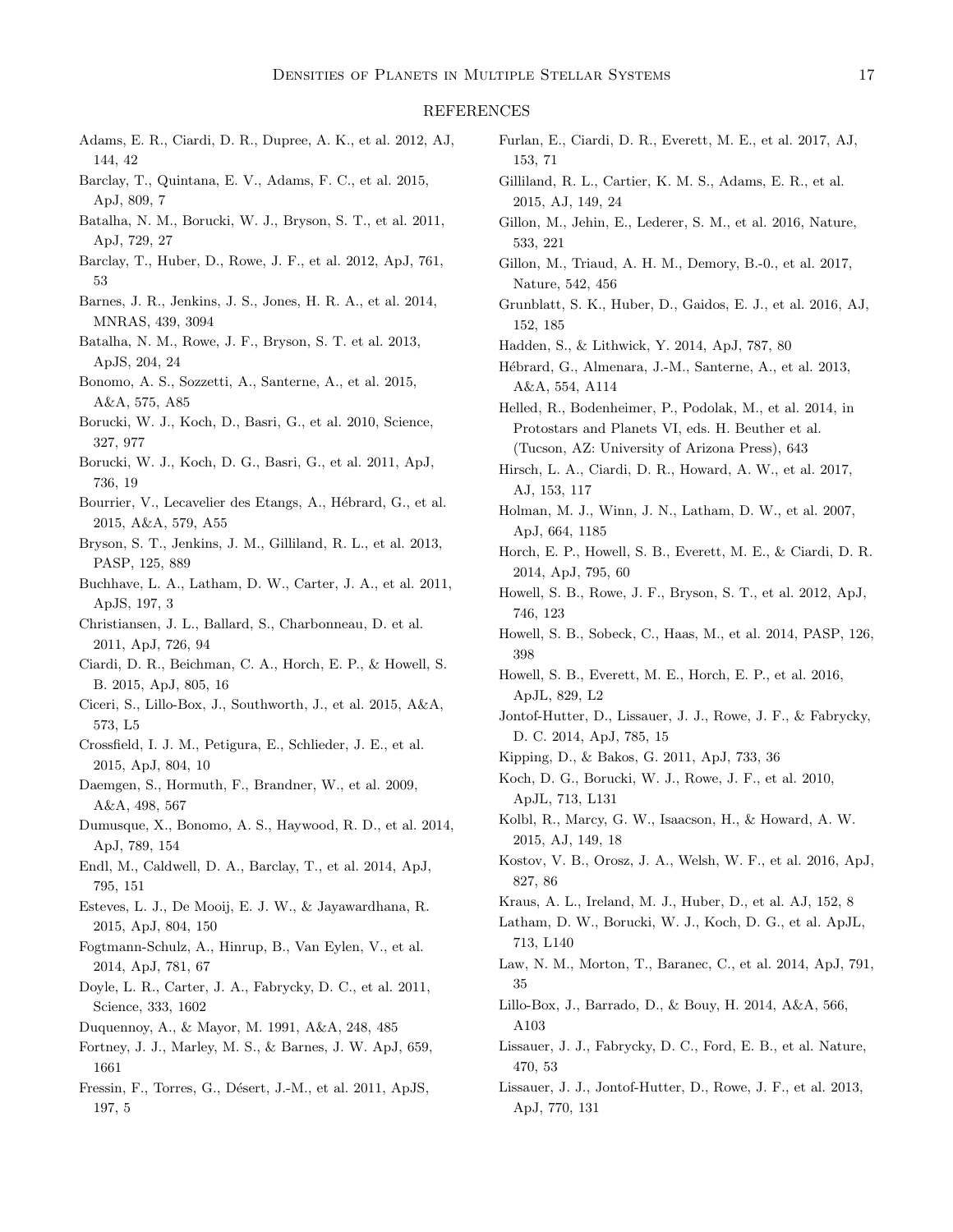- <span id="page-17-47"></span>Lissauer, J. J., Marcy, G. W., Bryson, S. T., et al. 2014, ApJ, 784, 44
- <span id="page-17-40"></span>Lopez, E. D., Fortney, J. J., & Miller, N. 2012, ApJ, 761, 59
- <span id="page-17-39"></span>Lopez, E. D., & Fortney, J. J. 2014, ApJ, 792, 1
- <span id="page-17-53"></span>López-Morales, M., Haywood, R. D., Coughlin, J. L., et al. 2016, AJ, 152, 204
- <span id="page-17-48"></span>MacDonald, M. G., Ragozzine, D., Fabrycky, D. C., et al. 2016, AJ, 152, 105
- <span id="page-17-4"></span>Marcy, G. W., Isaacson, H., Howard, A. W., et al. 2014, ApJS, 210, 20
- <span id="page-17-42"></span>Masuda, K. 2014, ApJ, 783, 53
- <span id="page-17-16"></span>Morton, T. D., Bryson, S. T., Coughlin, J. L., et al. 2016, ApJ, 822, 86
- <span id="page-17-7"></span>Mathur, S., Huber, D., Batalha, N. M., et al. 2017, ApJS, 229, 30
- Muirhead, P. S., Hamren, K., Schlawin, E., et al. 2012, ApJL, 750, L37
- <span id="page-17-50"></span>O'Donovan, F. T., Charbonneau, D., Mandushev, G., et al. 2006, ApJL, 651, L61
- <span id="page-17-13"></span>Orosz, J. A., Welsh, W. F., Carter, J. A., et al. 2012, Science, 337, 1511
- Raetz, S., Maciejewski, G., Ginski, C., et al. 2014, MNRAS, 444, 1351
- <span id="page-17-6"></span>Raghavan, D., McAllister, H. A., Henry, T. J., et al. 2010, ApJS, 190, 1
- <span id="page-17-1"></span>Rogers, L. A., Bodenheimer, P., Lissauer, J. J., & Seager, S. 2011, ApJ, 738, 59
- <span id="page-17-2"></span>Rogers, L. A. 2015, ApJ, 801, 41
- <span id="page-17-15"></span>Rowe, J. F., Bryson, S. T., Marcy, G. W., et al. 2014, ApJ, 784, 45
- <span id="page-17-54"></span>Quinn, S. N., White, T. R., Latham, D. W., et al. 2015, ApJ, 803, 49
- <span id="page-17-0"></span>Seager, S., Kuchner, M., Hier-Majumder, C. A., & Militzer, B. 2007, ApJ, 669, 1279
- <span id="page-17-14"></span>Schwamb, M. E., Orosz, J. A., Carter, J. A., et al. 2013, ApJ, 768, 127
- <span id="page-17-18"></span>Shporer, A., O'Rourke, J. G., Knutson, H. A., et al. 2014, ApJ, 788, 92
- <span id="page-17-52"></span><span id="page-17-35"></span><span id="page-17-34"></span><span id="page-17-26"></span><span id="page-17-25"></span><span id="page-17-24"></span><span id="page-17-23"></span><span id="page-17-22"></span><span id="page-17-21"></span><span id="page-17-20"></span>Southworth, J. 2010, MNRAS, 408, 1689
- <span id="page-17-51"></span>Southworth, J. 2011, MNRAS, 417, 2166
- <span id="page-17-19"></span>Southworth, J. 2012, MNRAS, 426, 1291
- Sozzetti, A., Guillermo, T., Charbonneau, D., et al. 2007, ApJ, 664, 1190
- <span id="page-17-44"></span>Steffen, J. H., Fabrycky, D. C., Ford, E. B., et al. 2012, MNRAS, 421, 2342
- Steffen, J. H., Fabrycky, D. C., Agol, E., et al. 2013, MNRAS, 428, 1077
- <span id="page-17-17"></span>Szabó, Gy. M., Sazbó R., Benkő, J. M., et al. 2011, ApJL, 736, L4
- <span id="page-17-5"></span>Teske, J. K., Everett, M. E., Hirsch, L., et al. 2015, AJ, 150, 144
- Torres, G., Winn, J. N., & Holman, M. J. 2008, ApJ, 677, 1324
- Turner, J. D., Pearson, K. A., Biddle, L. I., et al. 2016, MNRAS, 459, 789
- <span id="page-17-43"></span><span id="page-17-38"></span><span id="page-17-33"></span>Vanderburg, A., Montet, B. T., Johnson, J. A., et al. 2015, ApJ, 800, 59
- <span id="page-17-37"></span><span id="page-17-36"></span><span id="page-17-32"></span><span id="page-17-31"></span><span id="page-17-30"></span><span id="page-17-29"></span><span id="page-17-28"></span><span id="page-17-27"></span><span id="page-17-8"></span>Wang, J., Xie, J.-W., Barclay, T., & Fischer, D. A. 2014, ApJ, 783, 4
- <span id="page-17-9"></span>Wang, J., Fischer, D. A., Xie, J.-W., & Card, D. R. 2014, ApJ, 791, 111
- <span id="page-17-10"></span>Wang, J., Fischer, D. A., Horch, E. P., & Xie, J.-W. 2015, ApJ, 806, 248
- <span id="page-17-11"></span>Wang, J., Fischer, D. A., Xie, J.-W., & Ciardi, D. R. 2015, ApJ, 813, 130
- <span id="page-17-12"></span>Welsh, W. F., Orosz, J. A., Carter, J. A, et al. 2012, Nature, 481, 475
- <span id="page-17-46"></span>Xie, J.-W. 2013, ApJS, 208, 22
- <span id="page-17-49"></span>Xie, J.-W. 2014, ApJS, 210, 25
- <span id="page-17-3"></span>Zeng, L., Sasselov, D. D., & Jacobsen, S. B. 2016, ApJ, 819, 127
- <span id="page-17-41"></span>Zhou, G., Bakos, G. A., Hartman, J. D., et al. 2017, AJ, ´ 153, 211
- <span id="page-17-45"></span>Ziegler, C., Law, N. M., Morton, T., et al. 2017, AJ, 153, 66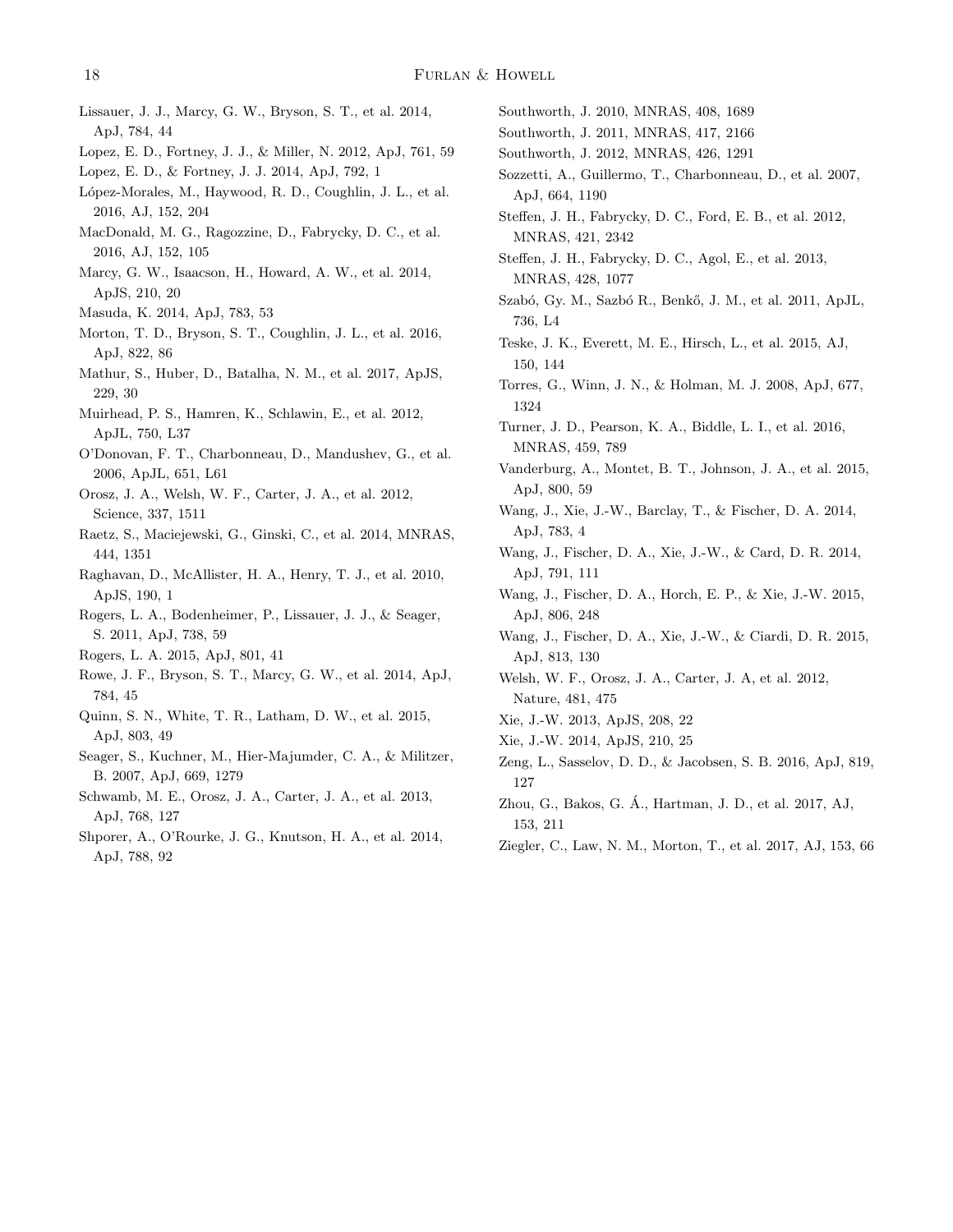## APPENDIX

#### A. NOTES ON INDIVIDUAL PLANETS

#### A.1. Planets Studied in This Work (Targets from Table [2\)](#page-8-0)

Kepler-27 b and c. — The masses of Kepler-27 b and c were determined from TTVs by [Hadden & Lithwick](#page-16-3) [\(2014\)](#page-16-3); since these authors identified the planet pair as likely having high eccentricities, their masses are probably overestimated. From the measured masses and radii, we derive bulk densities of 1.15 and 0.32 g cm−<sup>3</sup> for Kepler-27 b and c, respectively. Both planets seem to be gas giants, with a smaller core for Kepler-27 c than b. [Steffen et al.](#page-17-44) [\(2012\)](#page-17-44) raised the possibility that the planets could actually orbit the companion star  $\sim 2''$  to the northeast ( $\Delta K =$ 3.4; [Furlan et al. 2017a\)](#page-16-10). However, for this scenario we derived unrealistically low planet densities  $(< 0.03 \text{ g cm}^{-3})$ , which would decrease even more if the planet masses were actually lower.

Kepler-53 b and c. — Similar to the planets of Kepler-27, the masses of Kepler-53 b and c were determined from TTVs, and they are identified as high-eccentricity planets [\(Hadden & Lithwick 2014\)](#page-16-3). We derive high bulk densities for both planets, but the uncertainties are large. Kepler-53 b is consistent with an iron-rich rocky composition, while Kepler-53 c is water-rich. If the dilution caused by the 0.1″ companion ( $\Delta m \sim 2.5$  at 0.55 µm; [Gilliland et al. 2015](#page-16-24)) is taken into account, the planet densities decrease by about 15% if the planets are assumed to orbit the primary star, but by almost 85% if they are assumed to orbit the fainter star. In the latter case, both planets would be inferred to have substantial gaseous envelopes.

Kepler-74 b.  $-$  Kepler-74 b is a gas giant planet whose mass was determined from RV measurements (Hébrard et al. [2013;](#page-16-51) [Bonomo et al. 2015\)](#page-16-52). It has a relatively high equilibrium temperature of ∼ 1200 K. The star has a companion at a separation of 0.3′′ which is about 0.5 mag fainter in the optical [\(Ziegler et al. 2017\)](#page-17-45). This companion was not taken into account when the planet radius was derived, and so, even though the planet is orbiting the primary (given its RV signal), its radius has to be revised by about 3%.

Kepler-80 b to f. — Kepler-80 is surrounded by five transiting planets [\(Xie 2013;](#page-17-46) [Lissauer et al. 2014;](#page-17-47) [Rowe et al.](#page-17-15) [2014;](#page-17-15) [Morton et al. 2016\)](#page-17-16), all of which have orbital periods less than 10 days. The densities of the four planets with mass and radius determinations imply a rocky composition for Kepler-80 d and e and substantial atmospheres for planets b and c [\(MacDonald et al. 2016\)](#page-17-48). We can exclude the scenario that the planets orbit the 1.7′′-companion star of Kepler-80 ( $\Delta K = 5.2$ ; [Kraus et al. 2016\)](#page-16-13) since the densities of at least some of the planets in each system would become unrealistically low.

Kepler-84 b and c.  $-$  Kepler-84 is among those systems for which the planet radius, and thus planet density, changes substantially even if the planets orbit their primary star, since the companion star at  $0.2$ <sup>"</sup> is only somewhat fainter than the primary ( $\Delta m \sim 0.9$  at 0.55  $\mu$ m; [Gilliland et al. 2015\)](#page-16-24). Its primary and secondary planet radius correction factors are 1.202 and 1.387, respectively [\(Furlan et al. 2017a\)](#page-16-10). It is surrounded by five planets, of which only two have measured masses from TTVs [\(Hadden & Lithwick 2014](#page-16-3)). The composition of Kepler-84 b and c implies iron-rich solids; with the larger planet radii, they would still be rocky planets, but in the case of Kepler-84 c (whose mass is about a factor of two lower than that of Kepler-84 b), the new density suggests the additional presence of some water or other volatiles.

Kepler-92 b and c. — The masses of Kepler-92 b and c were determined from TTVs [\(Xie 2014](#page-17-49)). With a mass of 0.2  $M_J$ , Kepler-92 b is ten times as massive as Kepler-92 c. Their radii both lie in the Neptune-size regime. From their position in the mass–radius diagram, their composition is likely rich in volatiles. If they orbited the faint companion star instead of the primary (which is about 4.2 mag fainter in the  $K$ -band and at a projected separation of 1.5′′; [Kraus et al. 2016;](#page-16-13) [Furlan et al. 2017a\)](#page-16-10), Kepler-92 c would be among the among the lowest-density planets, while Kepler-92 b would be a typical gas giant.

Kepler-97 b.  $-$  Kepler-97 is orbited by two planets, but only one (Kepler-97 b) has both mass and radius determined; the other one, Kepler-97 c, was detected in radial velocity data as a linear trend, so only a lower limit of  $\sim 1$  M<sub>J</sub> for its mass could be derived [\(Marcy et al. 2014\)](#page-17-4). Kepler-97 has a fainter companion at a separation of 0.4″ ( $\Delta K = 3$ ; [Furlan et al. 2017a\)](#page-16-10); [Marcy et al.](#page-17-4) [\(2014](#page-17-4)) suggested that it could be the cause for the linear trend in the RVs (and thus Kepler-97 c would not exist). They also concluded that Kepler-97 b most likely orbits the primary star due to to the lack of centroid shift when comparing the in- and out-of-transit photocenter. However, [Marcy et al.](#page-17-4) [\(2014](#page-17-4)) did not correct the planet radius due to the flux dilution caused by the companion star (since it is a relatively small correction of 3%; [Furlan et al. 2017a\)](#page-16-10).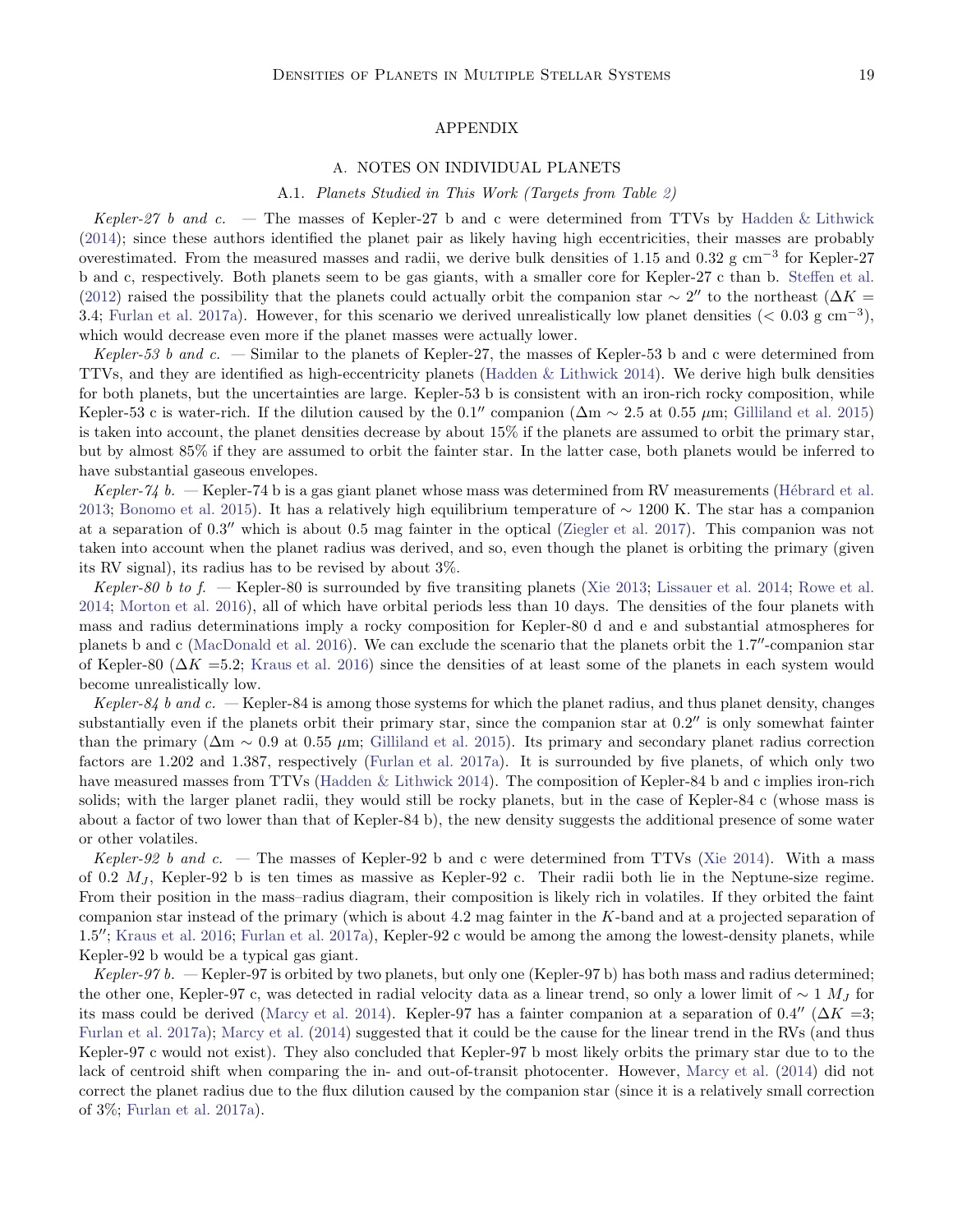# 20 FURLAN & HOWELL

Kepler-100 b, c, d.  $-$  There are three planets in the Kepler-100 system, but only one, Kepler-100 b, has a measured mass from RV data, albeit with just a tentative RV signal detection [\(Marcy et al. 2014\)](#page-17-4). Given the tentative RV signal of just one planet, we did not exclude the fainter companion star (at a projected separation of 1.8″, with  $\Delta i = 4.2$ ; [Lillo-Box et al. 2014;](#page-16-53) [Furlan et al. 2017a\)](#page-16-10) to be the planet host. The density of Kepler-100 b implies an iron-rich composition, but since its mass is fairly uncertain, it could be more rich in volatiles. The upper limits in mass for Kepler-100 c and d suggest they are volatile-rich planets. If the planets orbited the companion star, they would be low-density giant planets, with Kepler-100 c and d among the lowest-density planets known.

Kepler-104 b. — The Kepler-104 multi-planet system contains three planets of similar size [\(Rowe et al. 2014](#page-17-15)), but only Kepler-104 b has a mass determined from TTVs [\(Hadden & Lithwick 2014\)](#page-16-3). Since it is flagged as a higheccentricity planet by [Hadden & Lithwick](#page-16-3) [\(2014](#page-16-3)), its mass could be overestimated. Its measured mass implies a composition dominated by volatiles. If Kepler-104 b orbited the faint companion star at 1.9′′ from the primary  $(\Delta i = 6.1;$  [Lillo-Box et al. 2014](#page-16-53)), its density would become unrealistically low.

Kepler-145 b and c. — The masses of Kepler-145 b and c were determined from TTVs [\(Xie 2014](#page-17-49)). Kepler-145 c is both larger and more massive than Kepler-145 b; its composition is likely dominated by volatiles, while Kepler-145 b is mostly rocky. The very faint companion star at a projected separation of 1.5″ ( $\Delta K = 8.5$ ; [Kraus et al. 2016](#page-16-13)) causes a negligible flux dilution (primary planet radius correction of 1.0001; [Furlan et al. 2017a\)](#page-16-10); we conclude that the companion cannot be the planet host since the planets would become bigger than the star.

Kepler-203 c and d.  $-$  Kepler-203 is orbited by three planets [\(Rowe et al. 2014\)](#page-17-15), but only the two outermost planets, Kepler 203-c and d, have masses determined from TTVs [\(Hadden & Lithwick 2014](#page-16-3)). The location of Kepler-203 c and d in the mass–radius diagram implies a density higher than pure iron. However, they were flagged as high-eccentricity planets, which suggests that their masses are overestimated [\(Hadden & Lithwick 2014\)](#page-16-3). Masses lower by at least an order of magnitude would make these planets consistent with a rocky or water-rich composition. On the other hand, if Kepler-203 c and d transited the companion star (located at 1.9″, with  $\Delta i=4.1$ ; [Lillo-Box et al. 2014;](#page-16-53) [Furlan et al.](#page-16-10) [2017a\)](#page-16-10) instead of the primary, their radii would be larger by about a factor of three, and thus, even if their masses did not change, their density would be low enough to be consistent with that of a gas giant planet.

Kepler-326 b, c, d. — Similar to Kepler-84, the planets of Kepler-326 require substantial revisions to their radii and densities even if they orbit the primary star. The primary and secondary planet radius correction factors are 1.407 and 1.421, respectively (resulting from an almost equal-brightness binary; the two stars are just 0.05′′ apart; [Kraus et al.](#page-16-13) [2016\)](#page-16-13). Kepler-326 has three planets, all of which have measured masses from TTVs [\(Hadden & Lithwick 2014](#page-16-3)). After correcting for the flux dilution by the companion, the increased planetary radii imply substantial atmospheres as opposed to water-dominated (Kepler-326 c and d) or water-rock (Kepler-326 b) composition.

Kepler-333 b. — The mass of Kepler-333 b was determined from TTVs [\(Hadden & Lithwick 2014\)](#page-16-3). There is another planet in the system, Kepler-333 c, without a mass determination, but a somewhat smaller radius [\(Rowe et al. 2014](#page-17-15)). The density of Kepler-333 b implies a density higher than pure iron. If its mass were lower by at least a factor of 10, its composition would be consistent with that of rock or a rock-water mixture. Similar to the Kepler-203 system, if Kepler-333 b orbited the companion star (separated by 1.3″ from the primary, with  $\Delta i = 4.1$ ; [Ziegler et al. 2017](#page-17-45)), its mass and radius would be consistent with that of a gas giant planet.

Kepler-396 b and c. — The masses and radii of Kepler-396 b and c imply a volatile-rich composition for for planet b, while planet c, which is larger and less massive, is similar to a gas giant. Since masses were determined from TTVs [\(Xie](#page-17-49) [2014\)](#page-17-49), they may be overestimated. If the planets orbited the faint companion, separated by 0.6′′ from the primary and about 6 mag fainter in the optical [\(Furlan et al. 2017a\)](#page-16-10), Kepler-396 b would become an envelope-dominated planet, while the density of Kepler-396 c would become unrealistically low. Therefore, it is likely that both planets orbit the primary star.

Kepler-448 b. — Kepler-448 b is a 1.4-R<sub>J</sub> planet with only an upper limit of 10  $M<sub>J</sub>$  for its mass derived from RV measurements [\(Bourrier et al. 2015\)](#page-16-54). Its large radius  $(1.4 R_J)$  implies a highly inflated atmosphere (irrespective of the mass of the planet), but, as opposed to Kepler-13 b, which has similarly large radius, it does not have a particularly high equilibrium temperature. From the analysis of time-series spectra, [Bourrier et al.](#page-16-54) [\(2015](#page-16-54)) found that the transit is associated with Kepler-448; even though they were not aware of any companion stars, we conclude that the companion star located at 0.6″ from the primary (with  $\Delta K = 3.8$ ; [Kraus et al. 2016\)](#page-16-13) is unlikely to be the planet host. However, even if Kepler-448 b orbits the primary star, its radius has to be corrected due to the flux dilution by the companion (a small increase of 2%; [Furlan et al. 2017a\)](#page-16-10).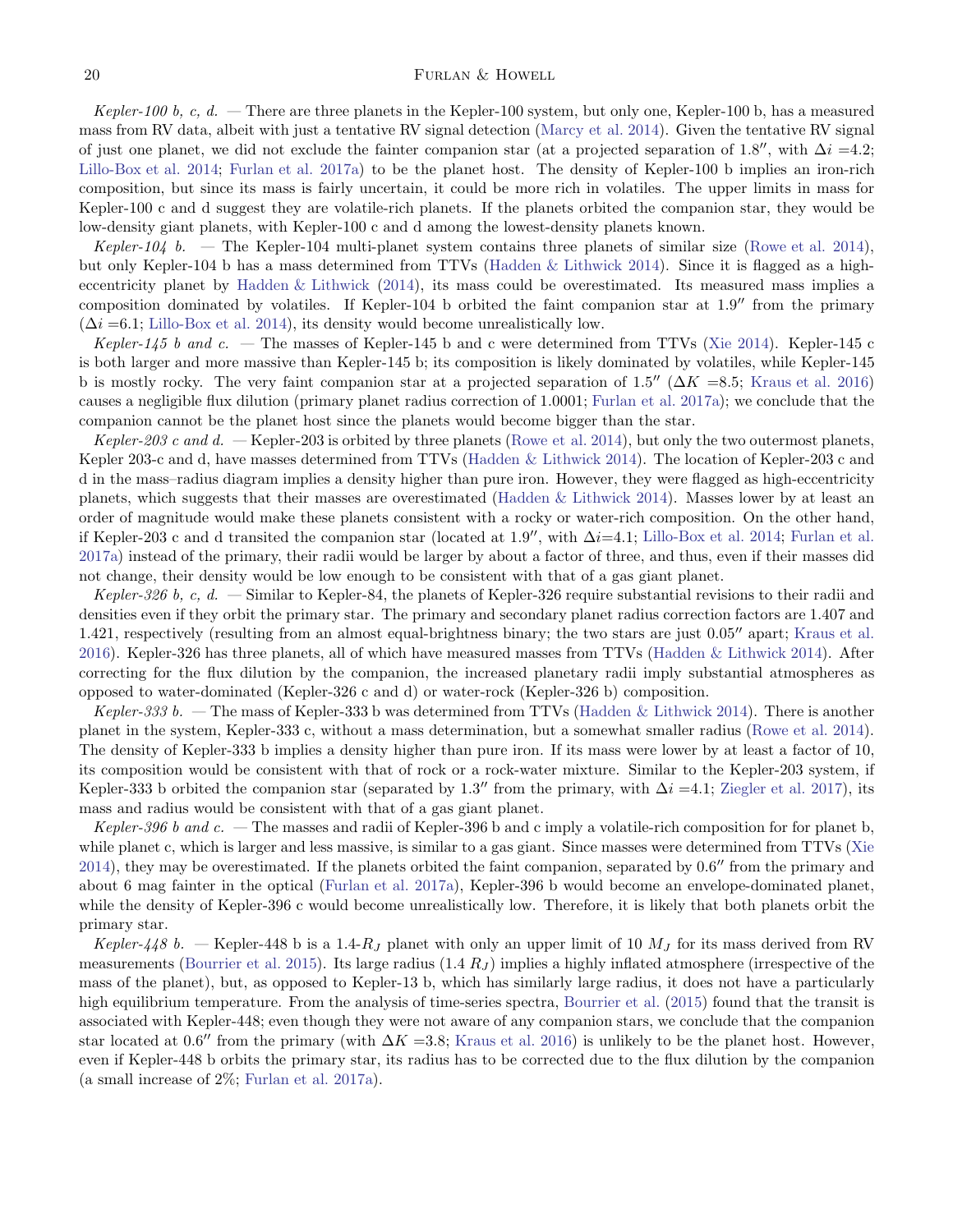## A.2. Remaining Targets from Table [1](#page-5-0)

Kepler-1 b. — Kepler-1 b, also known as TrES-2 b, was discovered by [O'Donovan et al.](#page-17-50) [\(2006\)](#page-17-50); since its discovery, many authors have measured its properties from the Kepler light curve and ancillary data (see Table [1\)](#page-5-0). Several authors did correct for the flux dilution by the faint companion (at 1.1″ with  $\Delta i \sim 4$ ; [\(Law et al. 2014](#page-16-55))), but the correction to the planet radius is just ~ 1% [\(Furlan et al. 2017a\)](#page-16-10). With a mass of 1.22  $M_J$ , a radius of 1.21  $R_J$ , and an equilibrium temperature of 1470 K [\(Esteves et al. 2015](#page-16-21)), Kepler-1 b is a hot Jupiter with a somewhat inflated radius. Given that its mass was determined from RV measurements (e.g., [O'Donovan et al. 2006](#page-17-50)), we can exclude the companion star as being the host.

Kepler-5 b.  $-$  Kepler-5 b is about a third larger than Jupiter and twice as massive. Its large radius, as well as its equilibrium temperature of 1750 K [\(Esteves et al. 2015\)](#page-16-21), suggest that its atmosphere is inflated. Similar to Kepler-1 b, the mass of Kepler-5 b was determined from RV measurements [\(Koch et al. 2010](#page-16-56)), and the companion at 0.9′′ is about 5 magnitudes fainter than the primary in the  $J$ -band [\(Furlan et al. 2017a\)](#page-16-10), so the companion star cannot be the planet host. Also, the (very small) flux dilution by the companion was taken into account when the planet parameters for Kepler-5 b were derived [\(Koch et al. 2010;](#page-16-56) [Southworth 2011](#page-17-51)).

Kepler-7 b. – Kepler-7b stands out as a planet with a very large radius (1.6  $R_J$ ), small mass (0.4  $M_J$ ), and thus extremely low density (0.14 g cm−<sup>3</sup> ; [Esteves et al. 2015](#page-16-21)). its atmosphere is likely highly inflated, a result of its close orbit around a slightly evolved star [\(Latham et al. 2010\)](#page-16-14), resulting in a high equilibrium temperature of 1630 K [\(Esteves et al. 2015\)](#page-16-21). The host star has a faint companion  $(\Delta i = 4.6)$  at a projected separation of 1.9″ [\(Latham et al.](#page-16-14) [2010;](#page-16-14) [Adams et al. 2012;](#page-16-57) [Law et al. 2014\)](#page-16-55), which was taken into account when the planet parameters for Kepler-7b were derived [\(Latham et al. 2010;](#page-16-14) [Southworth 2010,](#page-17-52) [2011\)](#page-17-51). Moreover, the companion was excluded as being the star being transited due to the small observed centroid shifts, in addition to the primary's measured radial velocity shifts [\(Latham et al. 2010](#page-16-14)).

Kepler-10 b and c. — There are two planets in the the Kepler-10 system: both Kepler-10 b and c have a relatively high density of ~ 7-8 g cm<sup>−3</sup> [\(Dumusque et al. 2014](#page-16-58); [Esteves et al. 2015\)](#page-16-21), but the former has a mass of about 4  $M_{\oplus}$ and a radius of 1.5 R⊕, while the latter is more massive and larger with 17.2 M⊕ and 2.4 R⊕ [\(Hadden & Lithwick](#page-16-3) [2014;](#page-16-3) [Lissauer et al. 2011,](#page-16-23) [2013\)](#page-16-47). The densities of both planets suggests a rocky composition, with Kepler-10 b containing some iron and Kepler-10 c likely some water [\(Dumusque et al. 2014](#page-16-58)). The absence of an atmosphere and high equilibrium temperature of Kepler-10 b (2130 K; [Esteves et al. 2015\)](#page-16-21) suggests that it may be the remnant core of a gas-rich planet whose atmosphere was lost due to photoevaporation [\(Lopez & Fortney 2014\)](#page-17-39). Given that the masses of the planets in the Kepler-10 system were derived from RV measurements, the 2″ companion star ( $\Delta K$  =6.8; [Kraus et al. 2016](#page-16-13)) cannot be the planet host. Its flux dilution has not been taken into account previously, but the correction factor for the planet radius is negligible at 1.0005 [\(Furlan et al. 2017a](#page-16-10)).

Kepler-11 b to g.  $-$  The Kepler-11 system consists of six transiting planets. The masses of five planets (b through f) were determined from TTVs (planet g has only an upper limit in mass), and their densities imply large volume fractions of volatiles, like H<sub>2</sub>O, CH<sub>4</sub>, H<sub>2</sub>, and He [\(Lissauer et al. 2011](#page-16-23), [2013;](#page-16-47) [Hadden & Lithwick 2014\)](#page-16-3). The planets around Kepler-11 form a tight planetary system; they all orbit within 0.5 au from their star [\(Lissauer et al. 2013\)](#page-16-47). A faint companion star ( $\Delta K = 4.6$ ) lies at separation of 1.3″ [\(Wang et al. 2015a;](#page-17-10) [Kraus et al. 2016\)](#page-16-13)); its flux dilution has not been considered previously, but it is very small causing a radius change by less than 0.5% [\(Furlan et al. 2017a\)](#page-16-10). Based on centroid analysis of Kepler data, [Lissauer et al.](#page-16-23) [\(2011](#page-16-23)) concluded that the companion star cannot be the planet host.

Kepler-13 b. — Kepler-13 b has a very large mass  $(9.0 \ M_J)$  and also large radius  $(1.5 \ R_J)$ , implying a substantial atmosphere [\(Shporer et al. 2014;](#page-17-18) [Esteves et al. 2015\)](#page-16-21). It also has a high equilibrium temperature of 2550 K [\(Esteves et al. 2015\)](#page-16-21). In fact, it was found to likely orbit the brighter star of a 1′′-binary, of which both components are rapidly rotating A-type stars (Szabó et al. 2011). With a period of just 1.7 days, it is a hot Jupiter with a highly inflated atmosphere (e.g., [Shporer et al. 2014\)](#page-17-18). The transit depth dilution by the companion was taken into account when the radius of Kepler-13b was derived [\(Shporer et al. 2014;](#page-17-18) [Esteves et al. 2015](#page-16-21)).

Kepler-14 b. — Similar to Kepler-13 b, Kepler-14 b has a very large mass  $(8.1 M_J;$  [Buchhave et al. 2011](#page-16-22); [Southworth](#page-17-19) [2012\)](#page-17-19). It is a bit smaller than Kepler-13 b, which implies a higher bulk density. The almost equal-brightness companion star at a separation of just  $0.3''$  was taken into account in the light curve fit and in the derivation of the radial velocity [\(Buchhave et al. 2011\)](#page-16-22). Moreover, from centroid analysis of Kepler data [Buchhave et al.](#page-16-22) [\(2011\)](#page-16-22) concluded that the primary star is the planet host.